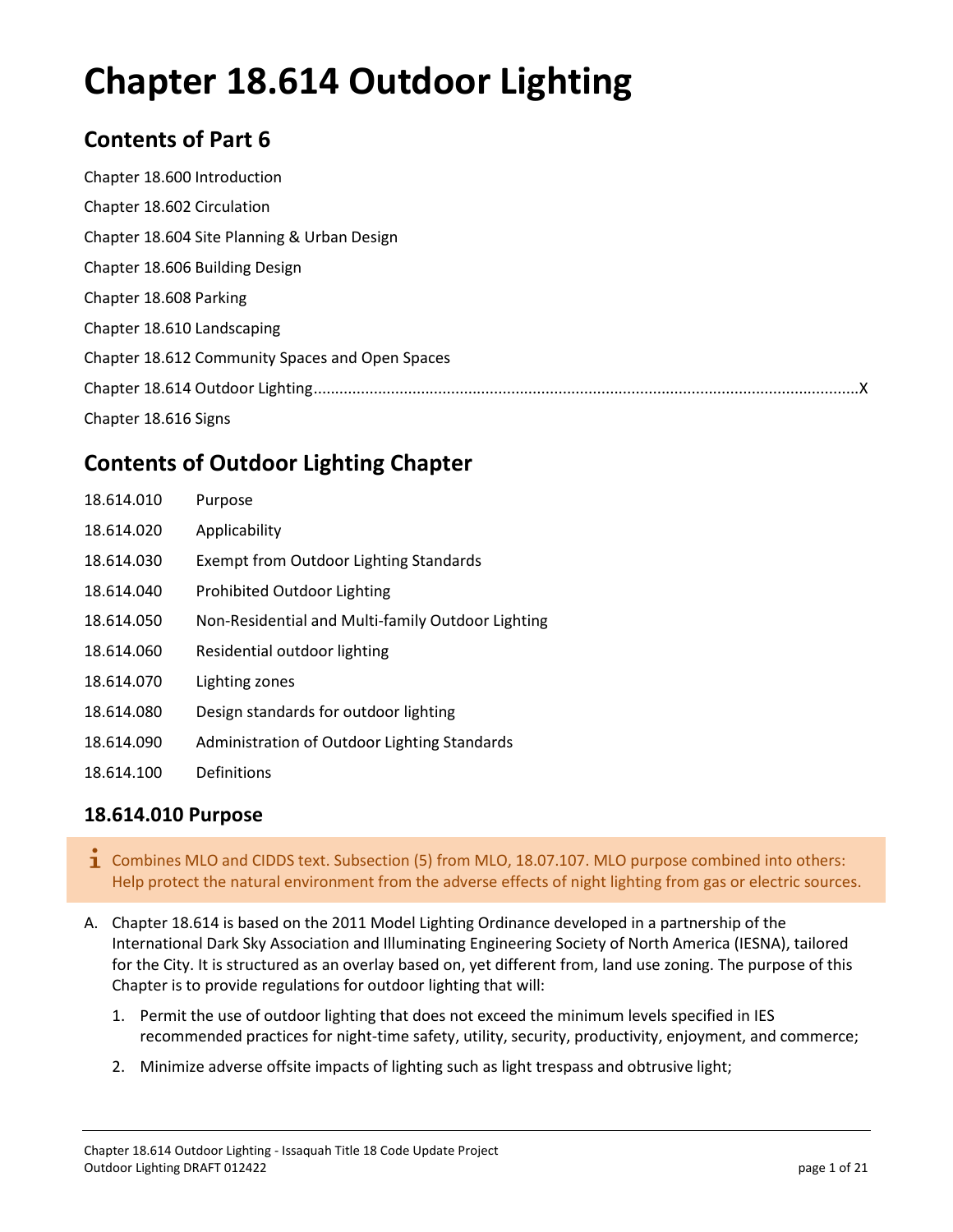- 3. Curtail light pollution, reduce skyglow (a form of light pollution), and improve the nighttime environment for layperson enjoyment and scientific study of astronomy;
- 4. Protect adjacent uses, and natural and critical areas, from excessive adverse effects and spillover light and glare generated by outdoor exterior building and/or site lighting;
- 5. Conserve energy and resources to the greatest extent possible; and
- 6. Ensure a safe, attractive, functional environment that is designed for the range of anticipated after dark activities and needs of residents, businesses, pedestrians, and bicyclists while minimizing negative lighting impacts.

# **18.614.020 Applicability**

 $\mathbf i$  Language below adapted from MLO. 18.07.107.B: new construction matches this., 75+% structure value, MF common areas CIDDS: nothing specific to lighting; 50% structure value or maximum extent practical and feasible, no uses excluded

Olde Town: applies to CBD only

**1** Definitions from MLO

Except as identified in 18.614.030 or within areas subject to an active development agreement, all outdoor lighting must comply with the requirements in this chapter. This includes, but is not limited to, new lighting, replacement lighting, or any other lighting whether attached to structures, poles, the earth, or any other location. All lighting regulated by this chapter will be categorized as either Non-Residential/Multi-family or Residential; see 18.614.050 and 18.614.060 for the criteria.

Definitions:

- A. Outdoor lighting is defined as lighting equipment installed within the property line and outside the building envelopes, whether attached to poles, building structures, the earth, or any other location; and any associated lighting control equipment.
- B. Lighting equipment is defined as equipment specifically intended to provide gas or electric illumination, including but not limited to lamp(s), luminaire(s), driver(s), poles, posts, lens(es), and related structures, electrical wiring, and other necessary or auxiliary components.
- C. New lighting is defined as lighting for areas not previously illuminated; newly installed lighting of any type except for lighting repairs.
- D. Replacement Lighting is defined as lighting installed specifically to replace existing lighting that is sufficiently broken to be beyond repair.

# **18.614.030 Exempt from Outdoor Lighting Standards**

- This section, 18.614.030, is adapted from MLO. New text added referencing Title 12 and City Street Standards. The following are removed from MLO text and governed by 18.614.090 to eliminate conflicts: construction lighting, art and monuments
- A. The following outdoor lighting is exempt from the standards outlined in this chapter but may be subject to regulation under federal law, state law, or other chapters of the Issaquah Municipal Code.
	- 1. Lighting required by local, state, or federal rule, regulation, or law.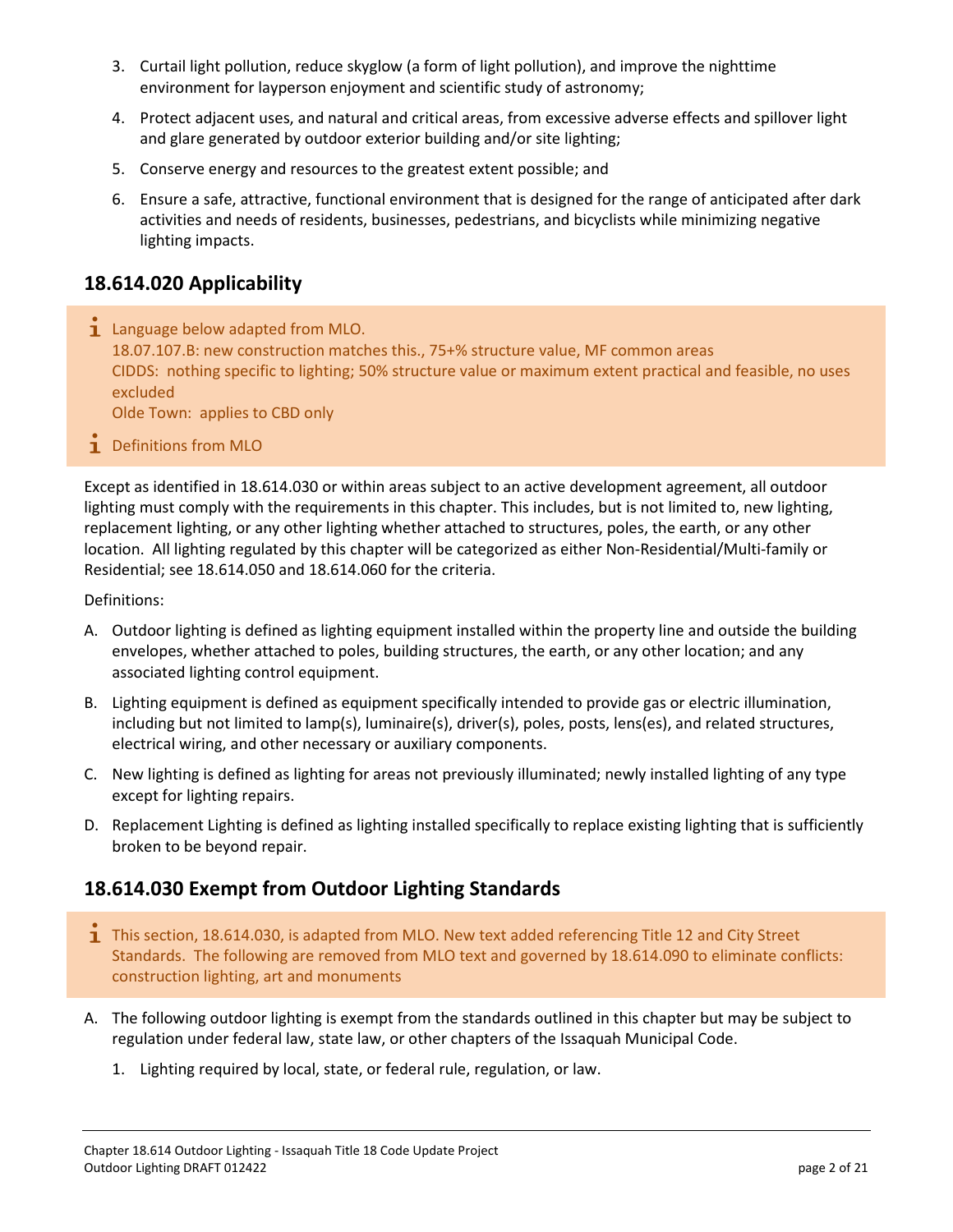- 2. Lighting levels and technical standards within public right-of-way, private roads, or easement for the principal purpose of illuminating streets or roads. No exemption may apply to any lighting within the public right of way or easement when the purpose of the luminaire is to illuminate areas outside the public right of way or easement, unless regulated by the City's Street Standards. Street lighting levels and development standards are governed by IMC Title 12 and the City Street Standards; fixture heights are governed by 18.614.050 and design standards are governed in Section 18.614.080.
- 3. Lighting solely for signs; see IMC 18.11 Sign Code.
- 4. Repairs to existing luminaires not exceeding the threshold established in section 18.614.090.
- **T** Conflict in MLO between the following exemption which contained construction sites and non-residential lighting. Construction removed from here and addressing under non-residential; 18.07.107.K has an exemption for construction but references that it could be covered by SEPA, state and other codes.
	- 5. Temporary lighting for theatrical, television, and performance areas;
- $\mathbf 1$  A.6 expands the MLO to allow both permanent and temporary strings of lights with bulbs less than 70 lumens (equal to approximately a 7 watt bulb). 18.07.107.K.4-6: gives 78 days for holiday lights 11/15-1/31
	- 6. Permanent or temporary lighting using unshielded strings of lights such as for lighting outdoor dining or patios with individual lamps that are less than 70 lumens.
	- 7. Temporary seasonal/festival lighting provided that individual lamps are less than 70 lumens. Seasonal/festival lighting is defined as temporary lighting installed and operated in connection with holidays, festivals, or traditions. For this chapter, Temporary lighting is defined as lighting installed and operated for periods not to exceed 60 days, completely removed and not operated again for at least 30 days.

### $\frac{1}{1}$  8 and 9 adapted from MLO

- 8. Lighting that is only used under emergency conditions. Emergency conditions are defined as lighting that is only energized during a situation that poses an immediate risk to health, life, property or environment, such as lighting fed from a backup power source; or, lighting for security purposes used solely during an alarm.
- 9. Lighting specifically approved in a Special Event/Special Use permit, authorized by IMC 5.14. Lighting that would otherwise be prohibited may be approved; however, the City has the right to not allow an exemption at their discretion including lighting that would be inconsistent with the intent or provisions of IMC 5.14, will shoot into the sky, and negatively impact residences or create unsafe situations for motorists.

# **18.614.040 Prohibited Outdoor Lighting**

- $\overline{1}$  This section has been adapted from MLO; though other codes also contain them: IMC 18.11 and Olde Town site lighting.
- A. Except when provided for in this chapter, no person may erect, alter, maintain, or relocate any of the following lights in the City and such existing lights must be removed consistent with section 18.614.090. Violators may be subject to the penalty provisions in IMC 1.36.030, Enforcement.
	- 1. Temporary lighting in which any single luminaire exceeds 20,000 initial luminaire lumens or the total lighting load exceeds 160,000 lumens.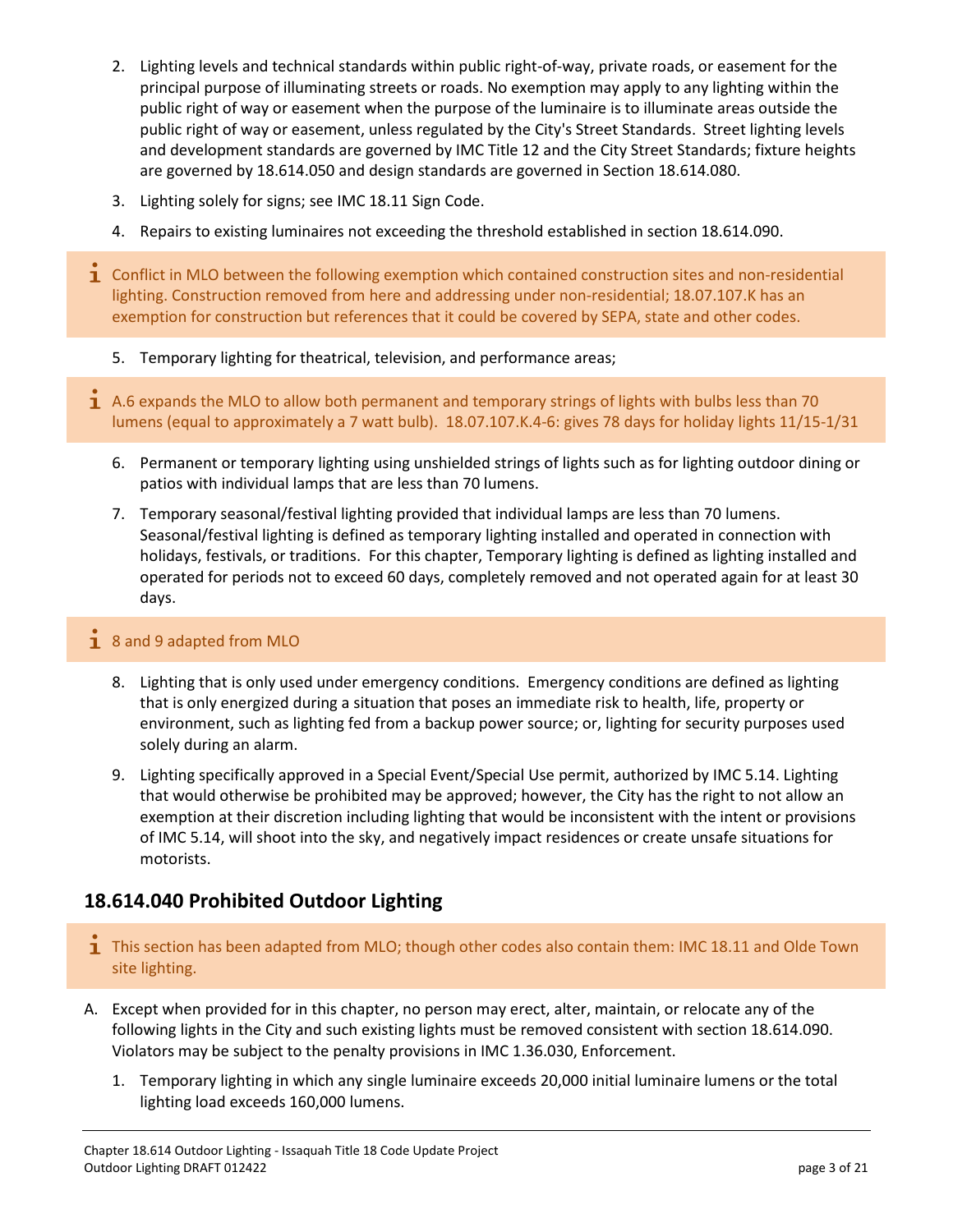- 2. Aerial Lasers.
- 3. Searchlights.
- 4. Other very intense lighting defined as having a light source exceeding 200,000 initial luminaire lumens or an intensity in any direction of more than 2,000,000 candelas.
- **I** Following A.5, A.6, and A.8 from 18.07.107.F; A.7 adapted from 18.07.107 after consultation with Mountains to Sound.
	- 5. Any lighting that may be confused with warning signals, emergency signals or traffic signals.
	- 6. Blinking, flashing intermittent and/or moving lights.
	- 7. I-90 Frontage: To prevent glare or distraction to motorists and maintain the Mountains to Sound character and vision of the City frontage, accent lighting (as defined and regulated in Section 18.614.050(E)) is prohibited on those portions of a building or on objects adjacent to I-90 ROW, including on and off ramps, except for lighting of United States Federal Flags and lighting of architecture and landscape below 15 feet (see 18.614.050(E.2.a(3)).
	- 8. Light spillover at more than 0.3 footcandles at the edge of any required critical area buffer, whether on or offsite, to ensure that light diminishes further toward the applicable critical area except related to publicly owned trails. See 18.614.080(B.9).
- $\mathbf I$  Following A.9 from Table 18.07.107.E1 with the addition of the assignment light zones
	- 9. At any property line or project boundary of the applicable site, light spillover in light zones LZ 0, LZ 1, LZ2 at more than 0.3 footcandles and in light zone LZ 3 at more than 0.8 footcandles.
- **T** Following A.10 from 18.19A Olde Town Design Standards
	- 10. Outlining buildings or roofs with neon or other lighting such as LEDs.
- 1 Following A.11 from 18.11 Sign Code
	- 11. Decorative or other non-essential light allowing beams and illumination to shine upon a street, highway, sidewalk, or that project a decorative pattern or image onto the street, highway, or sidewalk using such beam or illumination.

# **18.614.050 Non-Residential and Multi-family Outdoor Lighting.**

### 1 Adapted from MLO

- A. Applicability of section 18.614.050: All outdoor lighting shall comply with this section if a property or project is a non-residential, circulation, or recreational use or contains more than seven dwelling units and has a common outdoor area. See definitions, 18.614.100, for Common Outdoor Area.
- B. General requirements
	- 1. Permits: See 18.614.090(A).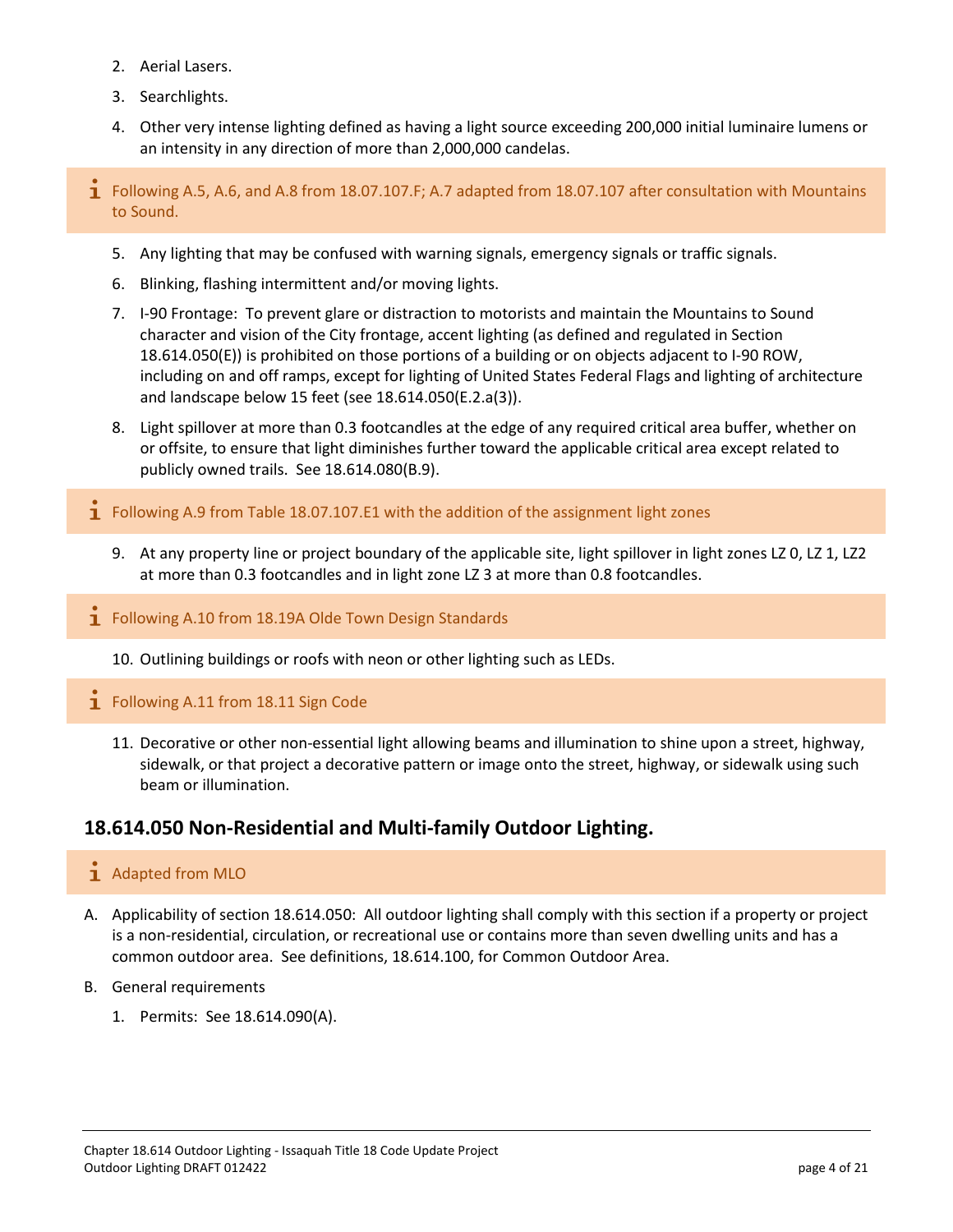- **1** Following B.2 and B.3 mostly adapted from MLO.
	- 2. All luminaires shall be rated and installed using either Performance Method A (18.614.050(C)) or Performance Method B (18.614.050(D)), except temporary construction lighting which is regulated by 18.614.050(F). Only one option may be used per permit application:
	- 3. Complex uses are (If an application is a complex use, as listed below, then the application must use Performance Method B.):
		- a. Sports facilities, including but not limited to unconditioned rinks, open courts, fields, and stadiums.
		- b. Lighting for industrial sites having special requirements, (e.g. petrochemical manufacturing or storage, and shipping piers).
		- c. Parking structures.
		- d. Urban parks
		- e. Accent Lighting as allowed by 18.614.050(D)
		- f. Theme and amusement parks
		- g. Correctional facilities

#### $18.07.107$ . E sets different, higher limits for the uses in (3.h)

- h. High light level uses including Automobile and Truck Sales and Gas Station Fueling Areas.
- i. Uses whose lighting levels are controlled by State laws such as Automated Teller Machines in Chapter 19.174 RCW and outdoor swimming pools in WAC 246-260-031(23).
- $\mathbf{I}$  CIDDS 17 uses 3500K; City streets use 4000K. Stantec's proposed compromise.
	- 4. Color temperature: maximum 3000K on-site, 4000K in right of way.
	- 5. Color Rendering: CRI (Color Rendering Index) shall not be less than 80.
- 1 Following section from MLO and Stantec edits. Morning hours for Automatic Lighting Reduction added to MLO; consistent with Bothell. MLO doesn't specify evening hours. The following cities use 10pm: Rose Hill area of Kirkland (may be others), Bothell (by uses, most uses 10pm).
	- 6. Light sources: LED
	- 7. Lighting Control and Reduction Requirements.
		- a. Automatic Switching Requirements. Refer to Washington State Non-Residential Energy Code (WS NREC) for automatic controls requirements for Non-Residential developments including multi-family residential.
		- b. Automatic Lighting Reduction Requirements.
			- (1) The City establishes Dark Sky Hours as between 10:00 p.m. or 30 minutes after close of a business or entity with outdoor lighting, whichever comes last, to 6 am or 30 minutes before open of a business or entity with outdoor lighting, whichever comes first.
			- (2) During Dark Sky Hours total outdoor lighting lumens shall be reduced by at least 30% or extinguished. This includes Low Voltage Landscape Lighting, which is defined as landscape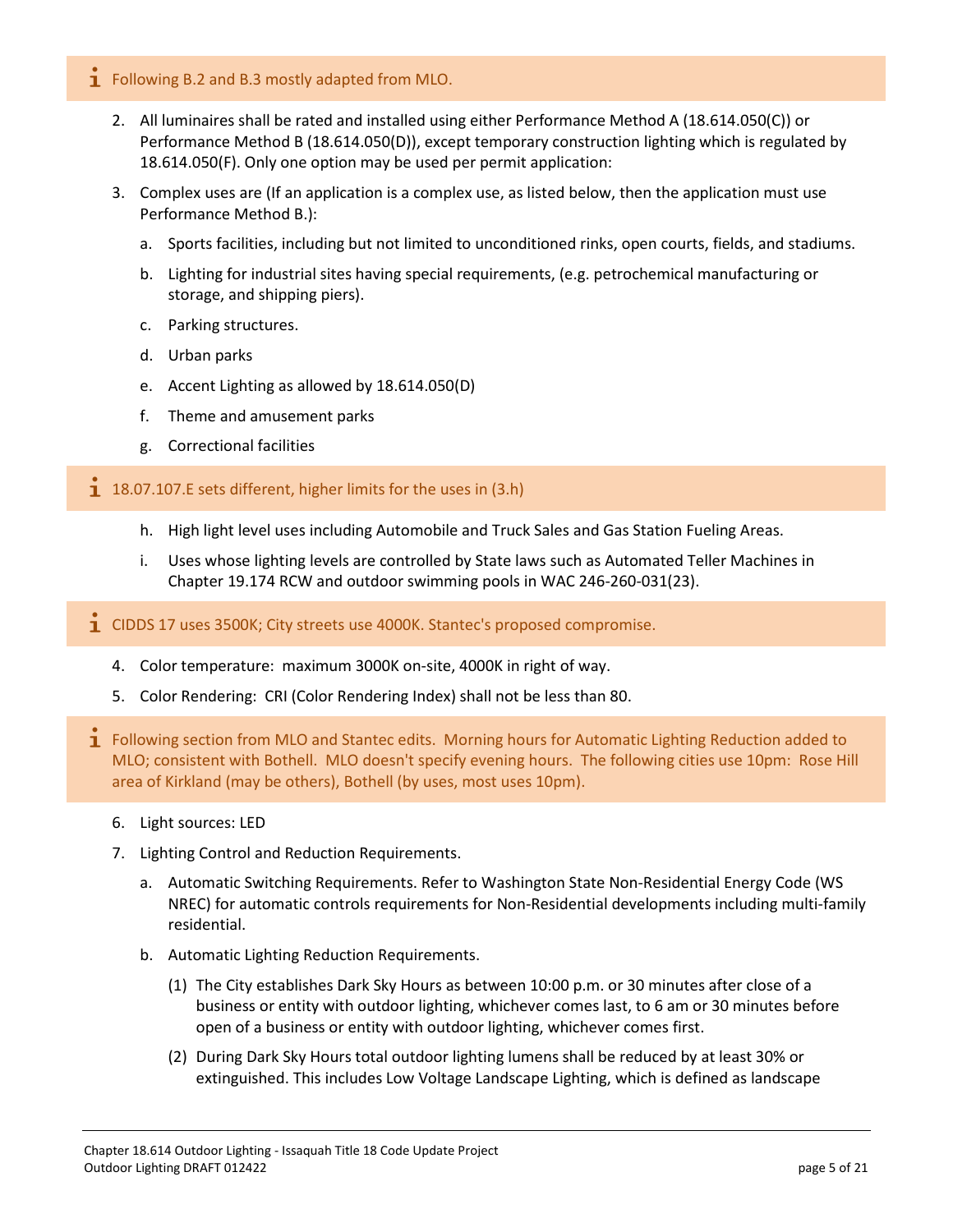lighting powered at less than 15 volts and limited to luminaires having a rated initial luminaire lumen output of 525 lumens or less.

- (3) The total outdoor lighting lumens shall be uniformly reduced by a specified amount. Individual light fixtures shall not be extinguished to meet this curfew lighting reduction requirement.
- $\mathbf i$  Exceptions adapted from MLO. Removed broad, vague option for Director to maintain if they think it should be. Add exception for city facilities. Removed exception to the exception for residential property's landscape lighting; unlikely to be enforceable.
	- c. Exceptions to 18.614.050(B.7.b). Lighting reductions are not required for any of the following:
		- (1) Code required lighting including for steps, stairs, walkways, and building entrances.
		- (2) City facilities, as publicly funded and providing public benefit and use, set lighting hours based on the facility's hours. This includes trails, play areas, sports fields, parks, plazas, buildings, streets. Trails through critical areas must comply with 18.614.080(C.9) regarding use of motion detectors.
		- (3) Motion activated lighting or lighting controlled by an Astronomic Clock with a manual override that comply with the requirements in 18.614.080(B.4). Lighting levels triggered by the motion detector or Astronomic Clock must comply with all other standards in this chapter.
		- (4) Businesses or entities that operate on a 24-hour basis.
		- (5) Residential properties that qualify under 18.614.060.
		- (6) When all the outdoor lighting for a property consists of only one luminaire.
- **T** Table 18.07.107.E.1 had a broad range of pole heights allowed by Light Zone. CIDDS limited lights to 15 ft. Olde Town limited to 14 ft. This has been made more consistent. New line added to Table regarding "at signalized Intersections, streetlight Integrated with signal poles".
	- 8. Maximum Mounting Heights The following mounting heights apply for new or replace luminaires or streetlights.

#### **Maximum Mounting Heights for on-site and streetlights:**

|                                                                                                                                                       | <b>Maximum Mounting</b><br>Height (feet) |
|-------------------------------------------------------------------------------------------------------------------------------------------------------|------------------------------------------|
| On-site light or pole for any purpose, except as listed<br>in 18.614.080 (D.2-4) or (E.2); or as listed below for<br>location compliant parking lots. | 15                                       |
| Parking Structure: Light pole on rooftop or upper deck<br>of parking structure                                                                        | 12                                       |
| Parking Lot where light poles will be at least 100 ft<br>from a residential zone (SF or MF zones)                                                     | 20                                       |
| At signalized Intersections, streetlight Integrated with<br>signal poles                                                                              | 35                                       |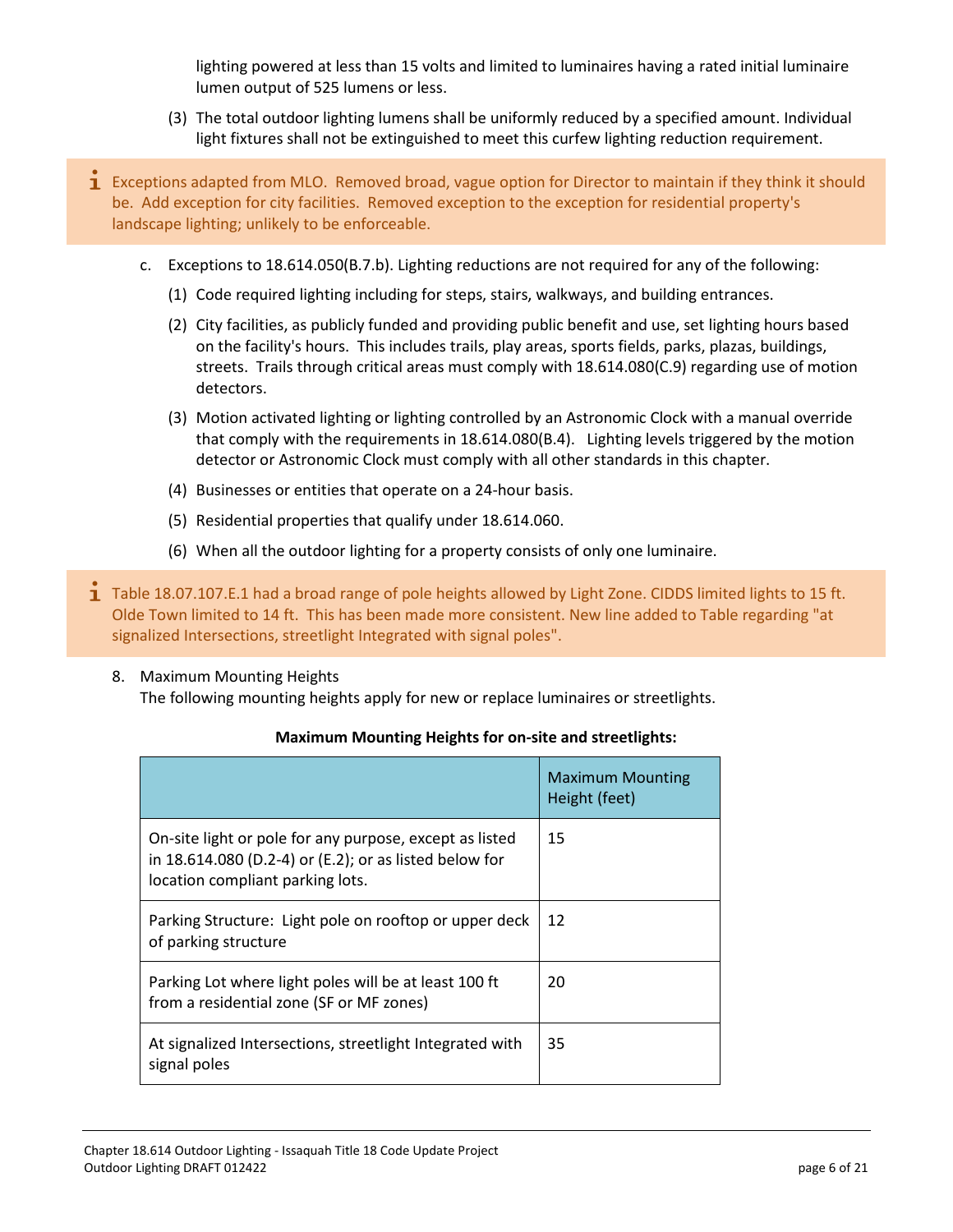| Streetlights on local streets, woonerfs, alleys, except<br>at signalized intersections                                                            | 15 |
|---------------------------------------------------------------------------------------------------------------------------------------------------|----|
| Streetlights in the following neighborhoods, except at<br>signalized intersections: Olde Town, Issaquah<br>Highlands                              | 15 |
| Streetlights on Collector, Minor, and Principal Arterials<br>except at signalized intersections and the specified<br>streets below, and in Talus. | 18 |
| Streetlights on East Lake Sammamish Parkway, SR 900,<br>Front Street north of Gilman Blvd.                                                        | 30 |

- $\mathbf{\dot{1}}$  Adapted from MLO except for thresholds for Performance Method A. Identified from City context/code
- C. Performance Method A: Prescriptive lighting for small and simple projects All luminaires shall be rated and installed according to Tables A (A.1 or A.2) and B. Table A establishes the maximum amount of onsite light, Table B specifies the allowed type of luminaire. Any project that does not comply with the thresholds in 18.614.050(C.1) must use Performance Method B. If there is uncertainty about compliance, then Performance Method B must be used.
	- 1. A project whose use is not listed in 18.614.050(B.3) and is below both the following thresholds may choose to use the prescriptive method:
		- a. A building less than or equal to a total of 4,000 square feet, existing or with any proposed additions.
		- b. A site less than or equal to a half-acre (21,780 square feet).
	- 2. An outdoor lighting installation complies with this section if it meets the requirements of the following subsections:
		- a. Total Site Lumen Limit

The total installed initial luminaire lumens of all outdoor lighting shall not exceed the total site lumen limit established by using Table A.1 Parking Space Method or A.2 Hardscape Area Method. One method shall be used per permit application. For sites with existing lighting, existing lighting shall be included in the calculation of total installed lumens. (Existing lighting lumens are available on bulb packaging.) The total installed initial luminaire lumens is calculated as the sum of the initial luminaire lumens for all luminaires.

b. Parking Space Method

If the parking lot has or is proposed to have less than or equal to 10 spaces, including disabled parking, the applicant may propose to use Table A.1 (Parking Method); otherwise, Table A.2 (Hardscape Method) must be used if an applicant selects and qualifies for the Performance Method A (Prescriptive).

| LZ 0                                                              | . 71 | 72  | LZ 3 |
|-------------------------------------------------------------------|------|-----|------|
| Lumens / space   lumens / space   lumens / space   Lumens / space |      |     |      |
| 350                                                               | 490  | 630 | 840  |

#### **Table A.1: Allowed Total Initial Luminaire Lumens per Site for Outdoor Lighting**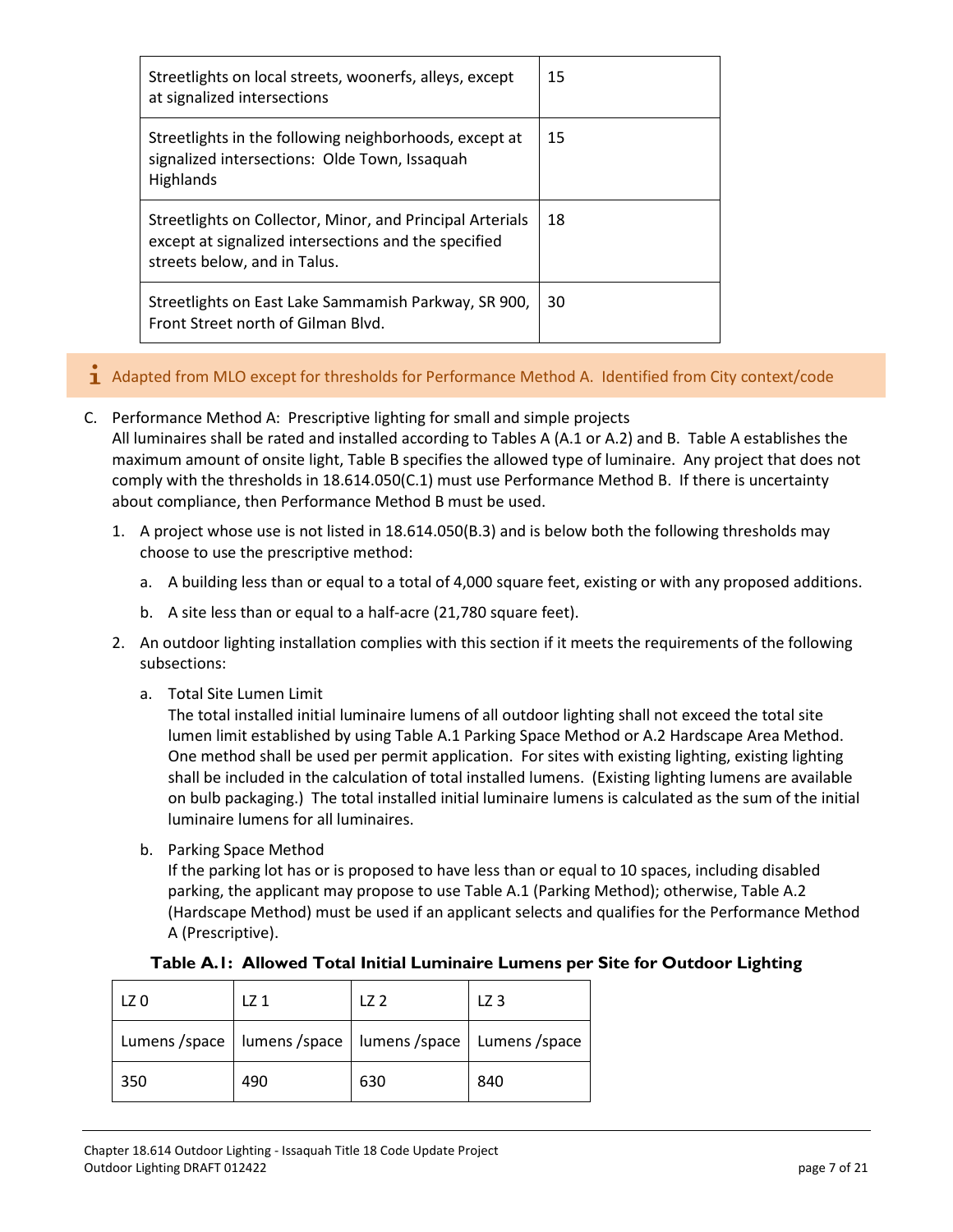Refer to section 18.614.070 to determine Lighting Zone.

c. Hardscape Area Method Use actual total onsite hardscape area to calculate.

#### **Table A.2: Allowed Total Initial Lumens per Site for Outdoor Lighting.**

| LZ 0            | LZ <sub>1</sub> | 172                                                                                                                                  | LZ <sub>3</sub> |
|-----------------|-----------------|--------------------------------------------------------------------------------------------------------------------------------------|-----------------|
| Lumens / square | Lumens / square | Lumens / square<br>$\pm$ foot of hardscape $\parallel$ foot of hardscape $\parallel$ foot of hardscape $\parallel$ foot of hardscape | Lumens / square |
| 0.5             | 1.25            | 2.5                                                                                                                                  | 5.0             |

Refer to section 18.614.070 to determine Lighting Zone.

- 3. When using this Performance Method A, a luminaire may be used if it is rated for the lighting zone of the site or lower in number for all BUG ratings; see definition with Table B. The following may not be used with Performance Method A:
	- a. Luminaires equipped with adjustable mounting devices permitting alteration of luminaire aiming in the field.
	- b. Luminaires that do not have BUG ratings or exceed the BUG ratings for the Light Zone.

### $\mathbf{I}$  Following table and table notes largely adapted from MLO

#### **Table B - Maximum Allowable BUG (Backlight, Uplight, Glare) Ratings by Lighting Zone**

| BUG ratings and maximum allowed allowable light                              | LZ<br>0   | LZ.<br>$\mathbf{1}$ | 17<br>$\overline{2}$ | LZ.<br>3       |
|------------------------------------------------------------------------------|-----------|---------------------|----------------------|----------------|
| Maximum Allowed Backlight Rating (B)                                         |           |                     |                      |                |
| Greater than 2 mounting heights from property line                           | <b>B1</b> | B <sub>3</sub>      | B4                   | <b>B5</b>      |
| 1 to less than 2 mounting heights from property line and<br>ideally oriented | <b>B1</b> | <b>B2</b>           | <b>B3</b>            | <b>B4</b>      |
| 0.5 to 1 mounting heights from property line and ideally<br>oriented         | BO.       | <b>B1</b>           | <b>B2</b>            | B <sub>3</sub> |
| Less than 0.5 mounting height to property line and properly<br>oriented      | B0        | B <sub>0</sub>      | B <sub>0</sub>       | <b>B1</b>      |
| Maximum Allowed Uplighting Rating (U)                                        |           |                     |                      |                |
| <b>Allowed Uplight Rating</b>                                                | U0        | U1                  | U <sub>2</sub>       | UЗ             |
| Allowed % light emission above 90º for street or Area lighting               | 0%        | 0%                  | 0%                   | 0%             |
| Maximum Allowed Glare Rating (G)                                             |           |                     |                      |                |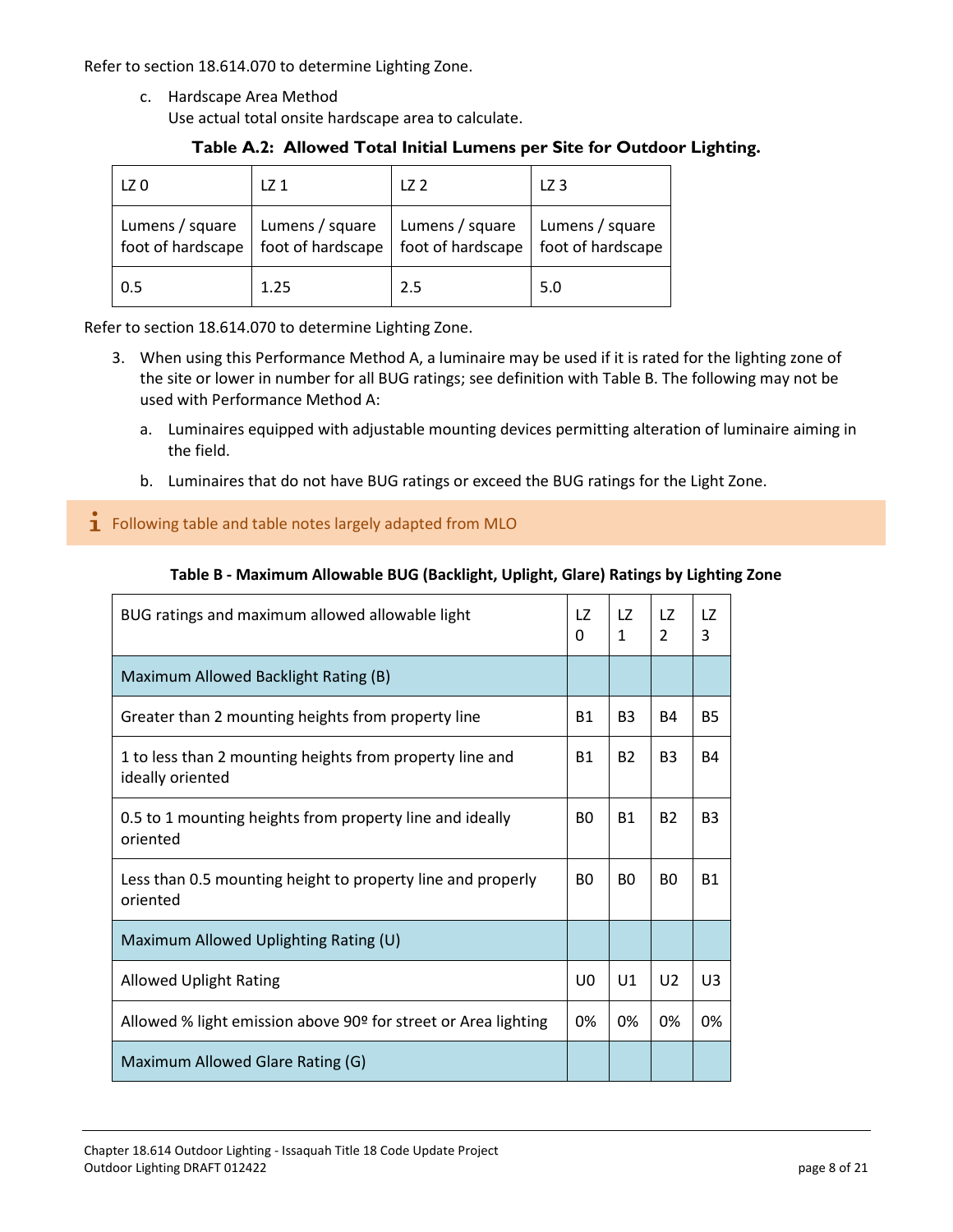| BUG ratings and maximum allowed allowable light                                                              | LZ<br>0 | LZ.<br>$\mathbf{1}$ | LZ.<br>$\overline{\phantom{a}}$ | LZ<br>3 |
|--------------------------------------------------------------------------------------------------------------|---------|---------------------|---------------------------------|---------|
| Allowed Glare Rating for an ideally located luminaire                                                        | G0      | G1                  | G2                              | G3      |
| Any luminaire not ideally oriented with 1 to less than 2<br>mounting heights to any property line of concern | G0      | G0                  | G1                              | G1      |
| Any luminaire not ideally oriented with 0.5 to 1 mounting<br>heights to any property line of concern         | G0      | G0                  | G0                              | G1      |
| Any luminaire not ideally oriented with less than 0.5 mounting<br>heights to any property line of concern    | G0      | G0                  | G0                              | G0      |

#### 4. Table B Notes:

- a. LZ: Lighting Zone. See Section 18.614.070 to determine Lighting Zone.
- b. Maximum Allowed Backlight Rating: For property lines that abut public walkways, bikeways, plazas, and parking lots, the property line may be considered to be 5 feet beyond the actual property line for purpose of determining compliance with this section. For property lines that abut public roadways, the property line may be considered to be the centerline of the public roadway or public transit corridor for the purpose of determining compliance with this section. NOTE: This adjustment is relative to Table B, Backlight and Glare only and shall not be used to increase the lighting area of the site.
- c. To be considered 'ideally oriented', the luminaire must be mounted with the backlight portion of the light output oriented perpendicular and towards the property line of concern.
- d. "Not ideally oriented": Any luminaire that cannot be mounted with its backlight perpendicular to any property line within 2X the mounting heights of the luminaire location shall meet the reduced Allowed Glare Rating in Table.
- e. Definitions:
	- (1) Backlight, for an exterior luminaire, is the lumens emitted by the luminaire in the direction opposite from the area intended to be lighted or more technically the quarter sphere below horizontal and in the opposite direction of the intended orientation of the luminaire. For luminaires with symmetric distribution, backlight will be the same as front light. A higher B rating simply indicates that the luminaire directs a significant portion of light behind the pole so a lower B rating will prevent unwanted light from interfering with neighboring properties.
	- (2) BUG is a luminaire classification system that classifies backlight (B), uplight (U), and glare (G).
	- (3) Glare is lighting entering the eye directly from luminaires or indirectly from reflective surfaces that causes visual discomfort or reduced visibility.
	- (4) Uplight, for an exterior luminaire, causes artificial sky glow and negatively affects astronomy; furthermore uplight not reflected off a surface is mostly energy waste. Technically it is flux radiated in the hemisphere at or above the horizontal plane.

#### **1** Following, Method B, from MLO and Stantec

D. Performance Method B: Lighting compliance by calculation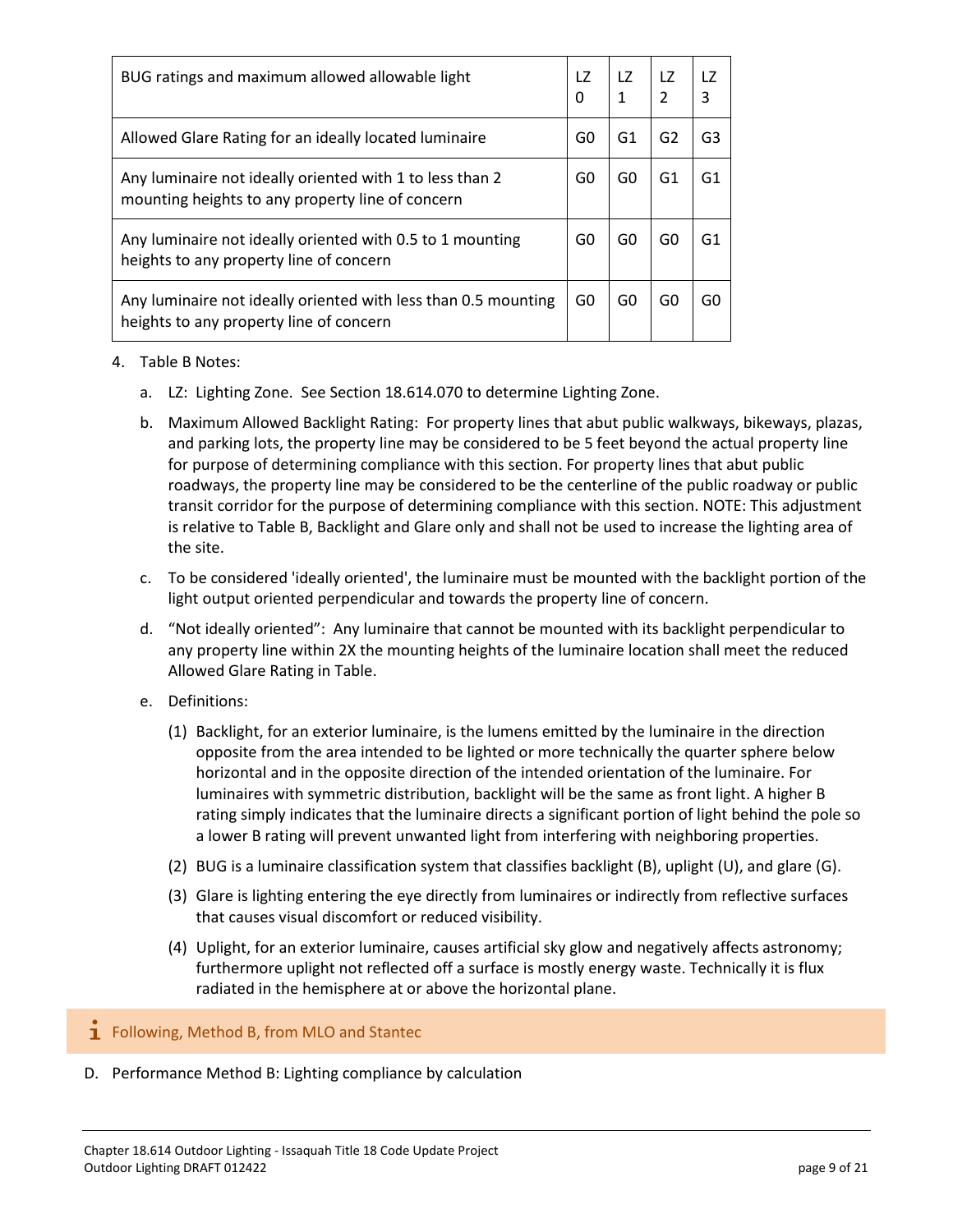- 1. Any project or property that is subject to 18.614.050 and which does not qualify to use Performance Method A (see 18.614.050(C)) must use Performance Method B. A project may also elect to use Performance Method B to allow more flexibility in design or luminaire selection.
- 2. The entire outdoor lighting design shall be analyzed using industry standard lighting software including interreflections in the following manner:
	- a. Input data shall describe the lighting system including luminaire locations, mounting heights, aiming directions, and employing photometric data tested in accordance with IES guidelines. Buildings or other physical objects on the site must be included in the calculations.
	- b. Lighting in the ROW that may contribute onto the property must be included in the calculation.
	- c. Industry Standard Lighting Software is defined as lighting software that calculates point-by- point illuminance that includes reflected light using either ray-tracing or radiosity methods.
- 3. The design complies if:
	- a. Horizontal illuminance and uniformity ratios must meet IES Recommended Practices for the space type(s). More than one space type may apply to a project. All materials submitted must clearly identify the space type and the area it is applied to.
- **1** Following from Stantec from based on 18.07.107
	- b. The lighting complies with 18.614.040(A.8) and (A.9).
	- c. Selected luminaires are fully shielded.
- $\mathbf{\dot{I}}$  Following adapted from 18.07.107 and MLO definition of Ornamental Lighting
- E. Accent Lighting
	- 1. Accent lighting is defined as lighting that does not impact the function and safety of an area but is purely decorative, or used to illuminate architecture and/or landscaping, and installed for aesthetic effect. This could include lighting for building facades, architectural features, landscaping, public art, or flags.
- $\tilde{\mathbf{I}}$  Following based on intent of MLO by limiting decorative lighting balanced against a space that's pleasant at night.
	- 2. To ensure that accent lighting meets its aesthetic purpose without contributing to light pollution and does not create glare by being improperly directed, the following provisions apply:
		- a. Accent Lighting:
			- (1) Must be included in the calculation of Performance Method B and in compliance with IES recommendations.
			- (2) Prohibited Accent Lighting:
				- (A) building facades
				- (B) architectural features that cannot comply with 18.614.050(E.2.a (3)(D)) and landscape more than 15 feet above grade
				- (C) flags as defined in IMC 18.11, other than the United States federal flag
				- (D) uncontained uplighting.
			- (3) Allowed Accent Lighting: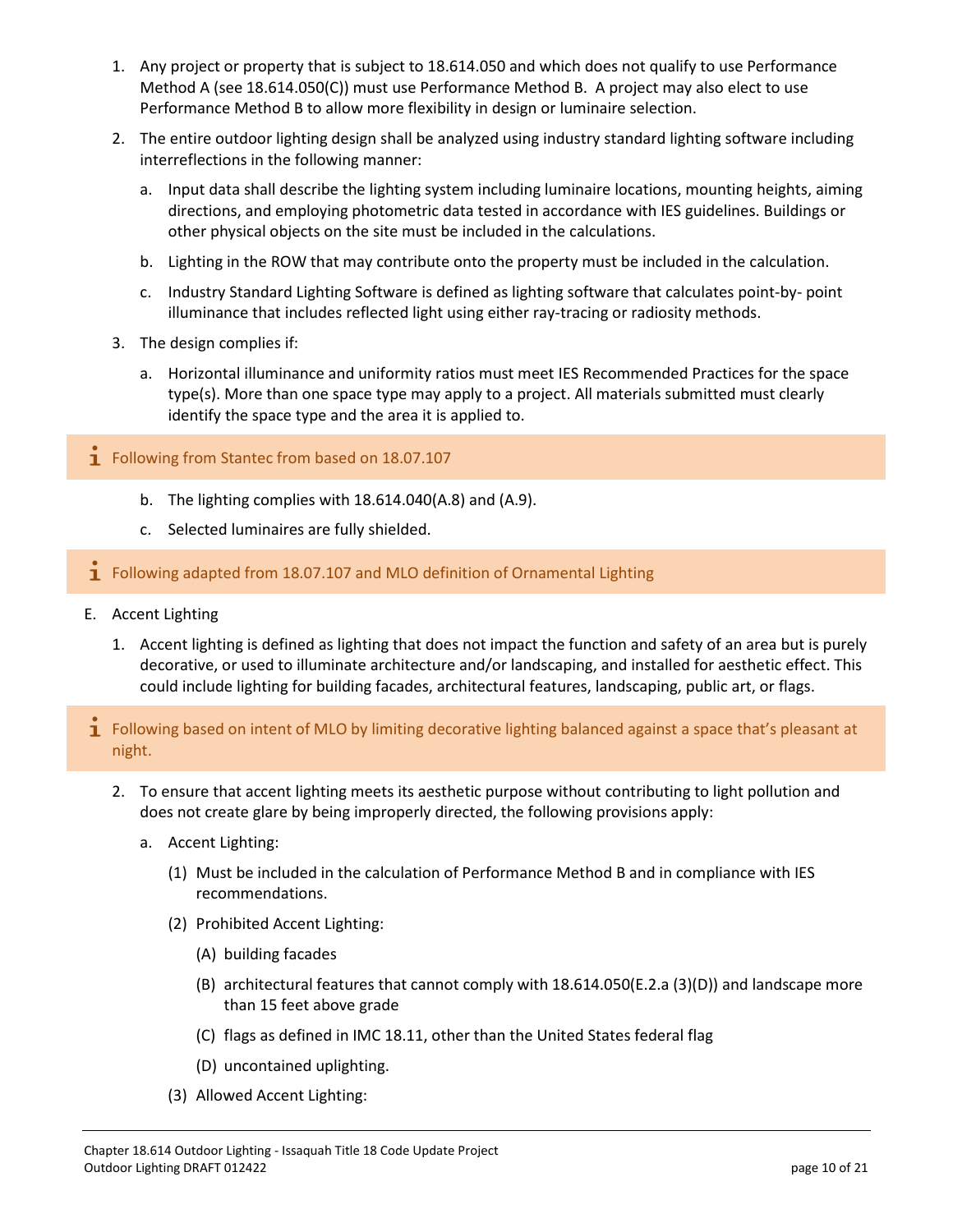- (A) Lighting of United States federal flags; see IMC 18.11, Signs, for definition of flags
- (B) Architectural features and landscape 15 feet and below surrounding grade.
- (C) Ground mounted art.
- (D) Uplighting contained by roof, overhang, eave, opaque canopy, and similar elements which prevent uplighting from spilling into the sky and creating light pollution. This would apply to lighting of building mounted art.

 $\P$  Insert diagram to illustrate contained uplight, above.

**I** Following, on Direction adapted from 18.07.107.G. Location guidance deleted as too vague.

- b. Direction:
	- (1) Accent lighting shall be aimed and shielded so that light is directed only on those features intended for illumination.
	- (2) Lighting must not produce glare to pedestrians, cyclists or motorists within the property or from adjacent property or right-of-way.
	- (3) Fixtures shall be locked into position after aiming.

**1** Following from a CIDDS 17.4.D rewrite

- c. This non-essential outdoor lighting must be turned off or substantially reduced consistent with 18.614.050(B.7).
- **T** Following subsection is new code. IMC only regulated construction lighting through SEPA 18.07.107.K.2
- F. Temporary Construction Site Lighting. As temporary lighting, construction sites may light their sites as needed during the period from 30 minutes before and 30 minutes after the City's construction hours. If the project is granted extended work hours per IMC 16.35, then the hours of lighting are also extended. However at all times light must be directed within the construction site and property, and not directed to adjacent properties or roads. Outside of the hours above, only security lighting is permitted.

### **18.614.060 Residential outdoor lighting**

#### $18.614.060$  is adapted from the MLO

- A. Applicability of section 18.614.060. All outdoor lighting must comply with this section if a property or project is a residential use and contains seven or less dwelling units and not having a common outdoor areas. See definitions, 18.614.100, for Common Outdoor Area.
- B. Permits: See 18.614.090(A).
- C. General requirements and prohibitions.
	- 1. Outdoor lighting may not be aimed onto adjacent properties including low voltage and line voltage landscape lighting. In addition, shielded directional flood lighting must be aimed so that direct glare is not visible from adjacent properties.
	- 2. No luminaires may be place at more than 15 feet from grade.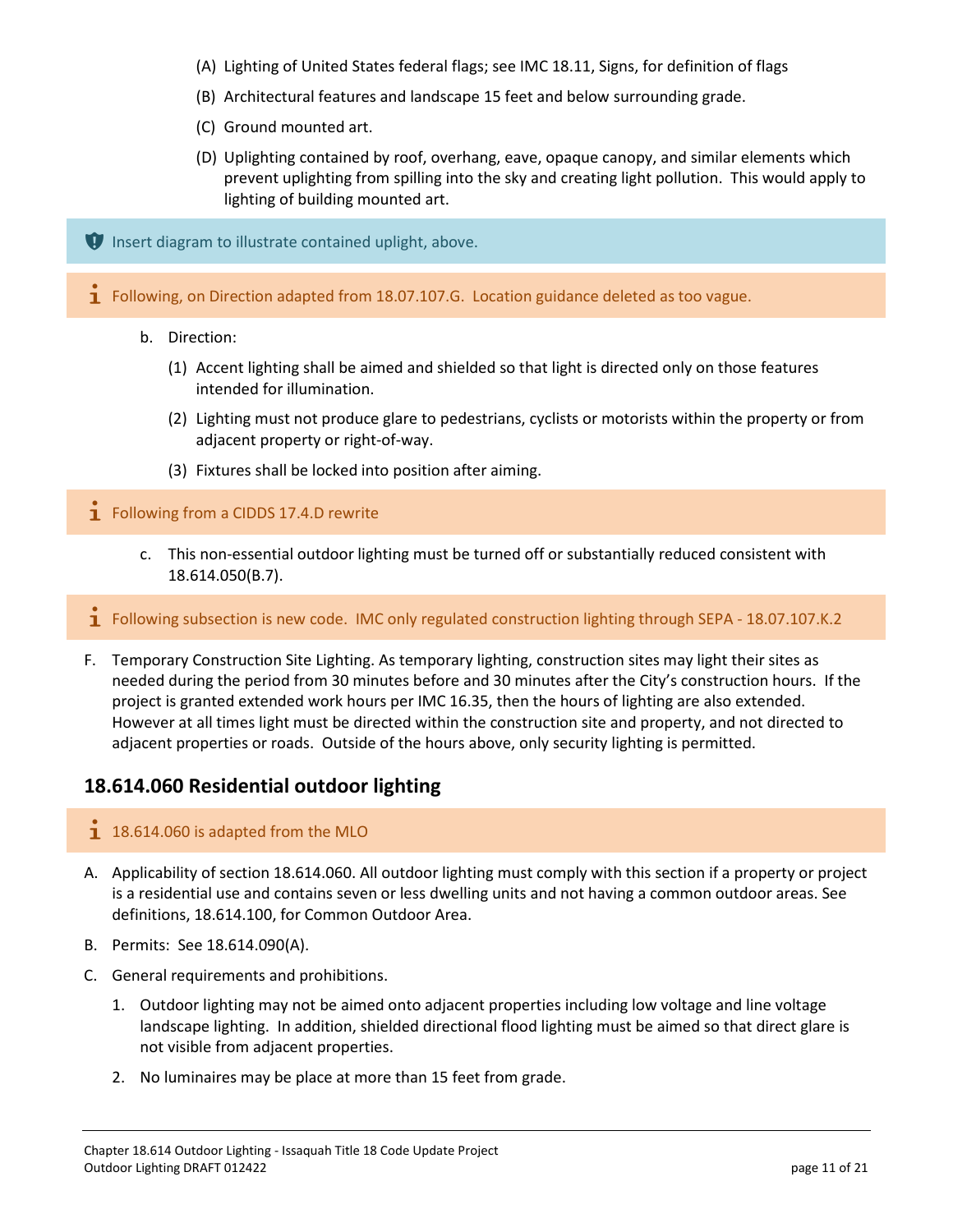- 3. If a United States flag will be flown at night, it may be lit to the minimum necessary to comply with federal law. Lights may not be compliant with Table 18.614.060(xx).
- 4. Unshielded luminaires are prohibited. All outdoor luminaires must be fully shielded.
- D. Maximum allowed lumens for lighting of residential uses.

|                                               | LZ <sub>0</sub> | LZ <sub>1</sub> | LZ <sub>2</sub> | LZ <sub>3</sub> |
|-----------------------------------------------|-----------------|-----------------|-----------------|-----------------|
|                                               | Lumens          | Lumens          | Lumens          | Lumens          |
| Unshielded<br>Luminaires at<br>one entry only | Not allowed     | 420             | 630             | 630             |
| Each fully<br>shielded<br>luminaire           | 630             | 1,260           | 1,260           | 1,260           |
| Each line<br>voltage<br>landscape light       | Not allowed     | Not allowed     | 1,050           | 2,100           |
| Each low<br>voltage<br>landscape light        | Not allowed     | Not allowed     | 525             | 525             |
| Each shielded<br>directional<br>flood light   | Not allowed     | Not allowed     | 1,260           | 2,100           |

**Table C - Residential Lighting: Maximum Allowed Luminaire Lumens by Lighting Zone**

#### E. Table B Notes

- 1. Refer to section 18.614.070 to determine Lighting Zone.
- 2. Each row in Table B specifies the Maximum Allowed Luminaire Lumens for that type of light.
- 3. Luminaire lumens equals Initial Lamp Lumens for a lamp, multiplied by the number of lamps in the luminaire.
- 4. One partly shielded or unshielded luminaire at the main entry, not exceeding the allowed lumen output for Maximum Allowed Luminaire Lumens for Unshielded Luminaires at one entry only. Partly Shielded Luminaire is defined as a luminaire with opaque top and translucent or perforated sides, designed to emit most light downward.
- F. Other residential outdoor lighting.
	- 1. For docks lighting on Lake Sammamish, refer to 18.804, Shoreline Master Program.
	- 2. For lighting of houses, structures, and streets in the Hillside Overlay, refer to 18.810.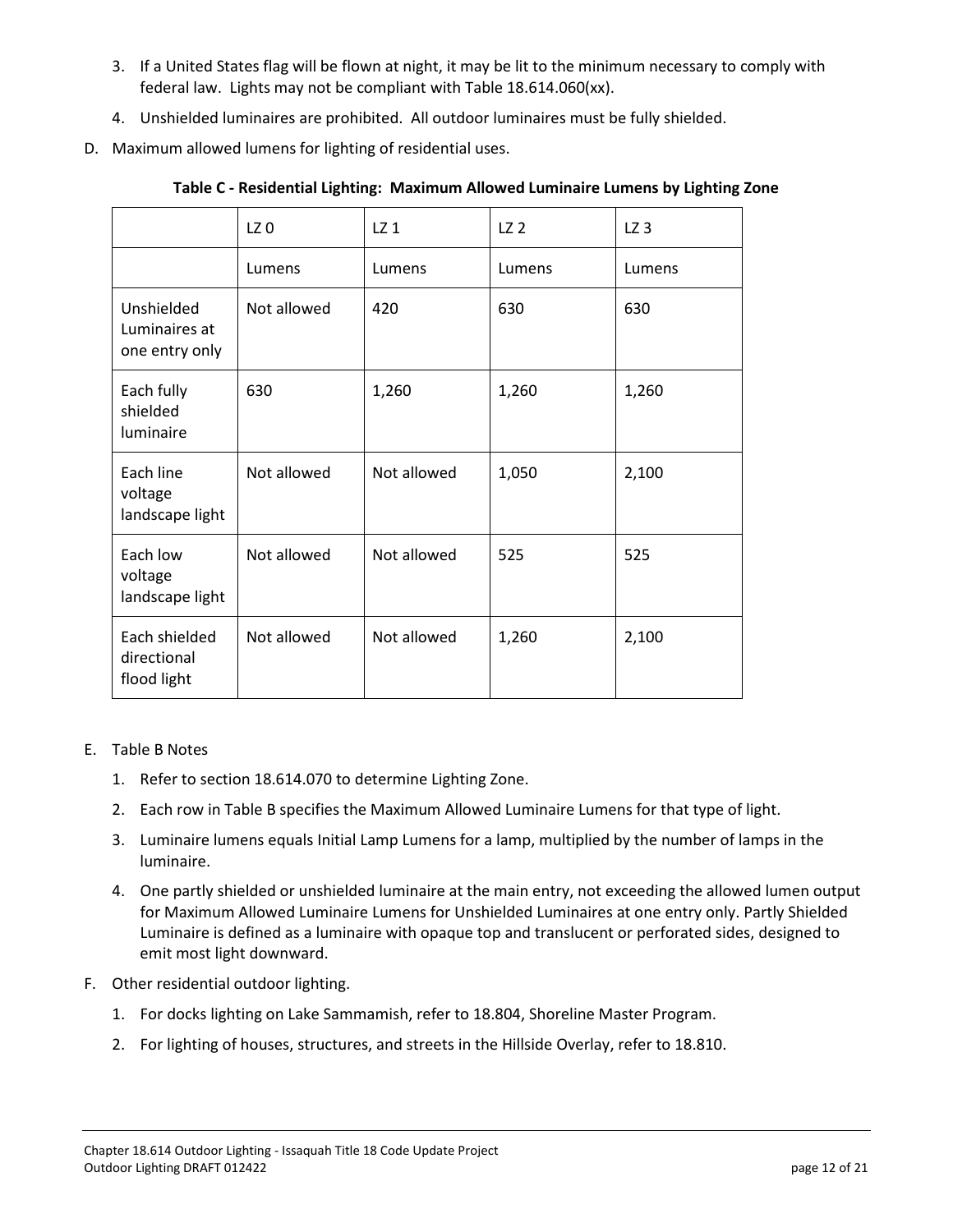# **18.614.070 Lighting zones**

- $\mathbf i$  Lighting Zones descriptions are from the MLO. Categorization of Issaquah's zones is based on the MLO's descriptions. (Note light zones are currently used in 18.07.107)
- A. Description and purpose. The Lighting Zone determines the limitations for lighting as specified in this chapter. Lighting Zone is defined as the overlay zoning system establishing legal limits for lighting for particular parcels, areas, or districts in the City. The Lighting Zones are established as follows:
	- 1. Lighting Zone 0 (LZ 0): No ambient lighting
		- a. Description: Areas where the natural environment will be seriously and adversely affected by lighting. Impacts include disturbing the biological cycles of flora and fauna and/or detracting from human enjoyment and appreciation of the natural environment. Human activity is subordinate in importance to nature. The vision of human residents and users is adapted to the darkness, and they expect to see little or no lighting. When not needed, lighting should be extinguished.
		- b. Zones:
			- (1) TP-NRCA Tradition Plateau Natural Resource Conservation Area
			- (2) C-REC Conservancy Recreation
			- (3) CF-OS Community Facilities Open Space (for portions with critical areas)
			- (4) CF-OSPO Community Facilities Open Space Privately Owned (for portions with critical areas)
	- 2. Lighting Zone 1 (LZ 1): Low ambient lighting
		- a. Description: Areas where lighting might adversely affect flora and fauna or disturb the character of the area. The vision of human residents and users is adapted to low light levels. Lighting may be used for safety and convenience but it is not necessarily uniform or continuous. After Dark Sky Hours, most lighting should be extinguished or reduced as activity levels decline.
		- b. Zones:
			- (1) C-RES Conservancy Residential 1 du/5acres
			- (2) CF-OS Community Facilities Open Space (for portions without critical areas)
			- (3) CF-OSPO Community Facilities Open Space Privately Owned (for portions without critical areas)
			- (4) SF-E Single Family Estates 1.24 du/acre
			- (5) SF-S Single Family Suburban 4.5 du/acre
			- (6) SF-D Single Family Duplex 7.26 du/acre
			- (7) SF-SL Single Family Small Lot 7.26 du/acre
			- (8) UVSF-0 Urban Village Single Family, Zoning cap 0 du/lot
			- (9) UVSF-1 Urban Village Single Family, Zoning cap 1 du/lot
	- 3. Lighting Zone 2 (LZ 2): Moderate ambient lighting
		- a. Description: Areas of human activity where the vision of human residents and users is adapted to moderate light levels. Lighting may typically be used for safety and convenience but it is not necessarily uniform or continuous. After Dark Sky Hours, lighting may be extinguished or reduced as activity levels decline.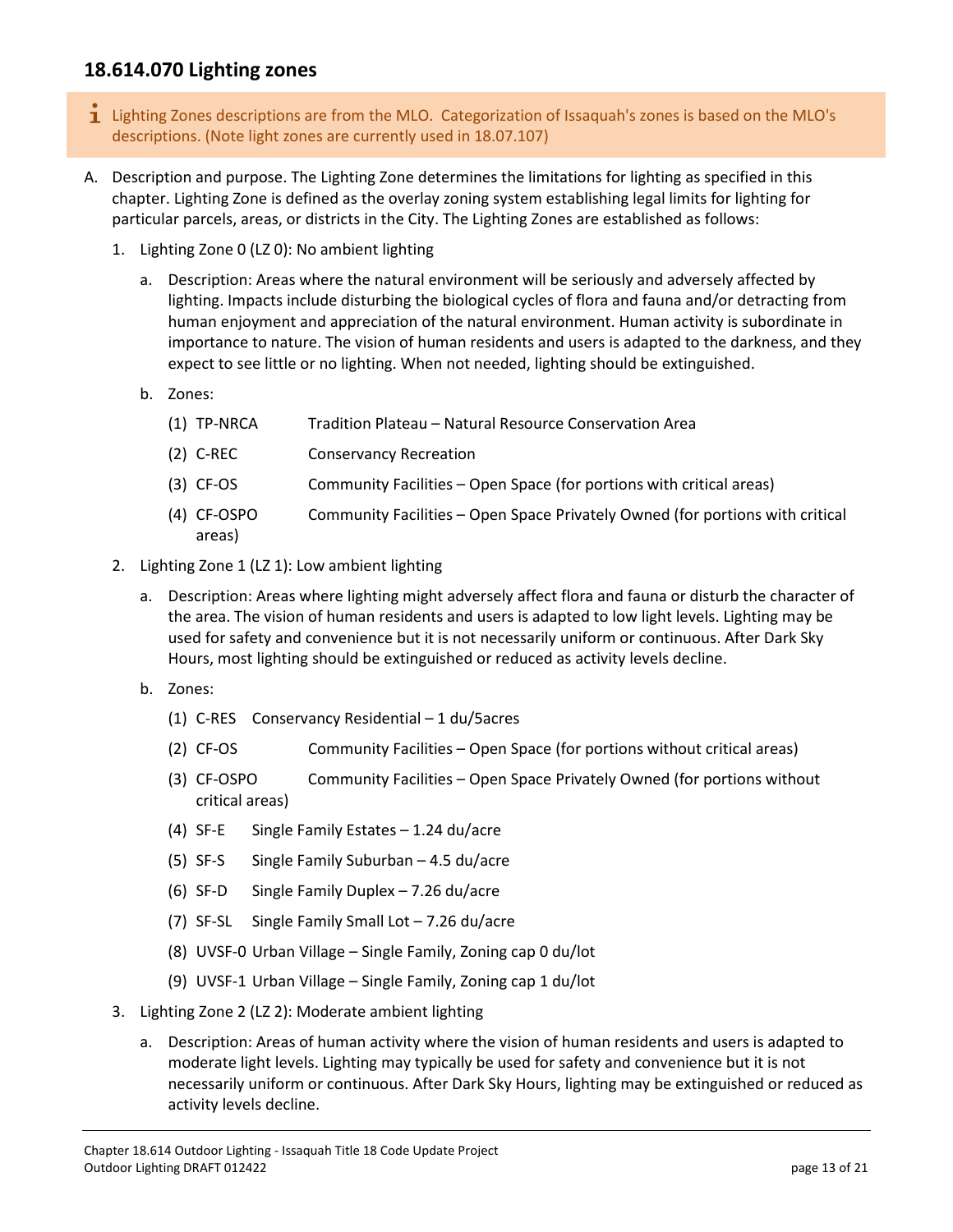#### b. Zones:

| $(1)$ CF-R    | Community Facilities - Recreation                 |
|---------------|---------------------------------------------------|
| $(2)$ CF-RPO  | Community Facilities - Recreation Privately Owned |
| $(3)$ CF-F    | Community Facilities – Facilities                 |
| $(4)$ CF-FPO  | Community Facilities - Facilities Privately Owned |
| $(5)$ MF-M    | Multifamily Medium - 14.52du/acre                 |
| (6) MUR       | Mixed Use Residential - 14.52du/acre              |
| $(7)$ MF-H    | Multifamily High - 29du/acre                      |
| (8) VR        | Village Residential                               |
| (9) UV-MF     | Urban Village - Multifamily                       |
| $(10)$ UV-MUR | Urban Village - Mixed Use Residential             |
| $(11)$ PO     | <b>Professional Office</b>                        |
| $(12)$ UV-VC  | Urban Village - Village Center                    |

- 4. Lighting Zone 3 (LZ 3): Moderately high ambient lighting
	- a. Description: Areas of human activity where the vision of human residents and users is adapted to moderately high light levels. Lighting is generally desired for safety, security and/or convenience and it is often uniform and/or continuous. After Dark Sky Hours, lighting may be extinguished or reduced in most areas as activity levels decline.
	- b. Zones:

- (2) UV-COM/RET Urban Village–Commercial /Retail
- (3) UC Urban Core
- (4) MU Mixed Use
- (5) MU-CI Mixed Use–Central Issaquah
- (6) IC Intensive Commercial
- (7) IC-CI Intensive Commercial –Central Issaquah
- (8) M Mineral Resources
- 5. Lighting Zone 4 (LZ 4): High ambient lighting
	- a. Description: Areas of human activity where the vision of human residents and users is adapted to high light levels. Lighting is generally considered necessary for safety, security and/or convenience and it is mostly uniform and/or continuous. After Dark Sky Hours, lighting may be extinguished or reduced in some areas as activity levels decline.
	- b. Zones: None
- 6. New zones. If a new land use zone is created after the enactment of this chapter, the Director will have the authority to determine the appropriate light zone based on the most analogous land use zone described in this section.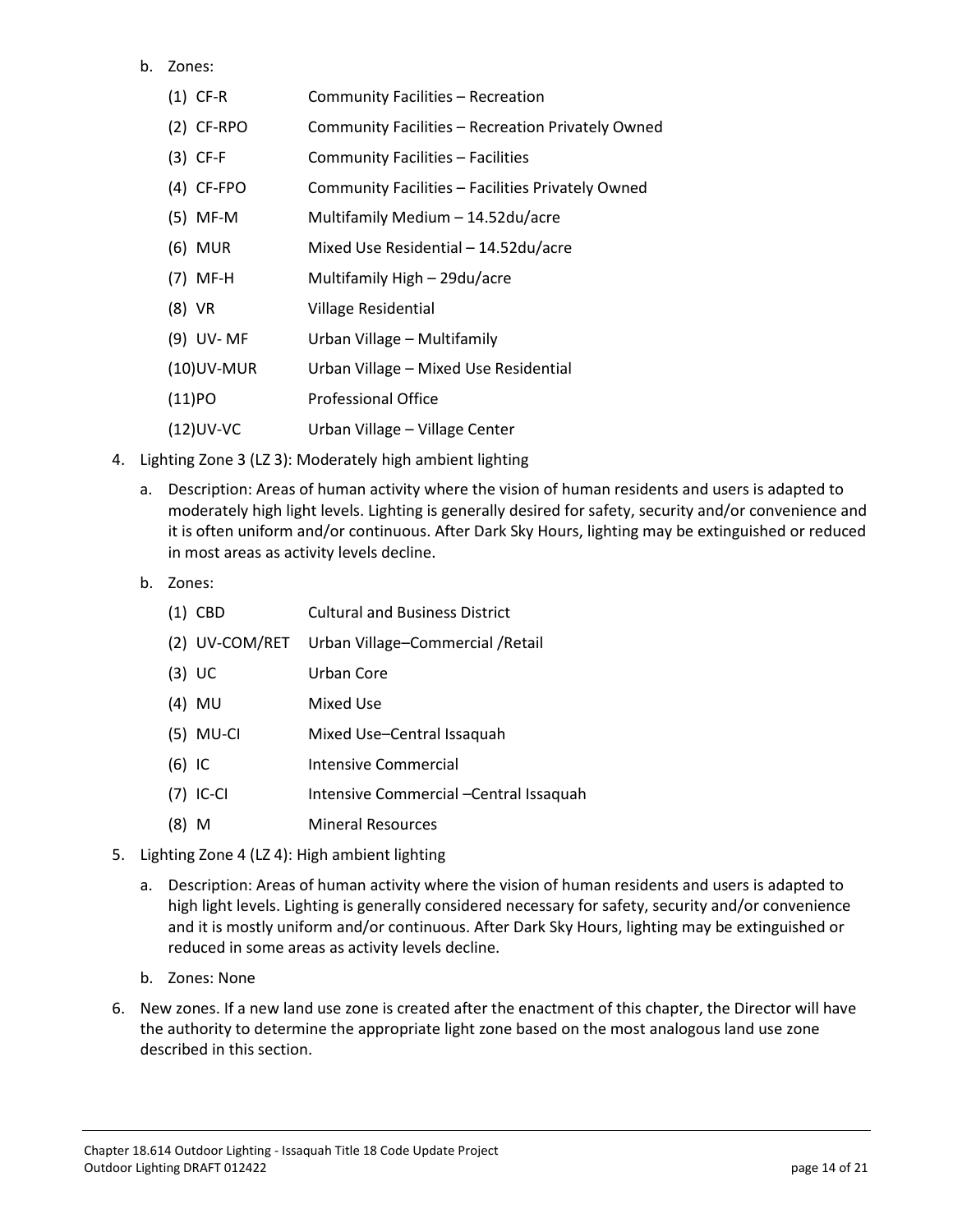# **18.614.080 Design standards for outdoor lighting**

Design Standards are synthesized from CIDDS, Olde Town, and 18.07.107.

**I** Images from CIDDS, Olde Town, and 18.07.107 to be integrated into Design Standards section.

- A. Purpose. A vibrant city relies on being active most of the day and into the evening. Thus lighting is necessary to encourage pedestrian and bicycle activity beyond daylight hours. The quality of light can have a strong positive impact on the overall quality of the nighttime environment. Furthermore, due to the long nights during the Pacific Northwest winters, lighting can have a significant impact on the use of exterior, outdoor areas during hours when most people are awake, yet it is dark. Creating a hierarchy of light that contributes to understanding the public realm and addresses the safety and security of both pedestrian, bicycle, and vehicular traffic is critical to a successful after dark environment. To encourage more pedestrian and bicycle activity, visibility must be enhanced through the quality of the light and its sources.
- B. General design standards.
	- 1. Illumination of the entire volume, encompassing horizontal and vertical elements, is a key ingredient in perception of the space. Illuminating only the horizontal (ground) plane will result in spaces perceived to be uninteresting or unsafe. Lighting must be used to illuminate the entire volume as a key ingredient in perception of the space.
	- 2. Illumination levels vary depending on activities. The overall illumination must be the minimum necessary to achieve its purpose. Specific elements should be emphasized with slightly higher light levels such as plazas, and pedestrian circulation paths such as stairs, ramps, abrupt changes in walking direction, crossing vehicle lanes, or other changes in elevations that can become trip hazards.
	- 3. The types and locations of lights contribute to the public realm not only in the nature of light, but the nature of the fixtures. Streetlights, lit bollards, sconces, and gooseneck lamps, for example, all have a presence that shapes the urban character, whether they are illuminated or not. Use fixtures and locations that contribute to the neighborhood or project's form and help shape the character whether illuminated or not.
	- 4. Where off hours lighting is desired for security purposes (such as at loading docks and employee entrances) or for safety purposes (such as where lighting has been lowered or turned off for Dark Sky Hours), motion sensors, astronomical clocks, or similar devices must be used. The following design standards apply:
		- a. Motion sensor may be used where the user will be passing through (such as on a trail or private walkway), the route is unpredictable, the area is small (such as a waste enclosure) and/or a user is unlikely to be familiar with the equipment.
		- b. Astronomic Clocks with manual overrides will be used when users a coming from fixed locations (such as a building entry), the lighting is needed in a larger area, and/or a user is likely to be familiar with the equipment. Astronomic Clocks with manual overrides are preferred.
		- c. The motion sensor or Astronomic Clock may be activated for a duration of no more than five minutes unless it can be objectively demonstrated that a longer period is needed. For example, if the distance to be walked is calculated based on an average user to be longer, which would then establish the lengthier duration.
		- d. The motion sensors may not be activated by off-site movement.
		- e. Security Lighting: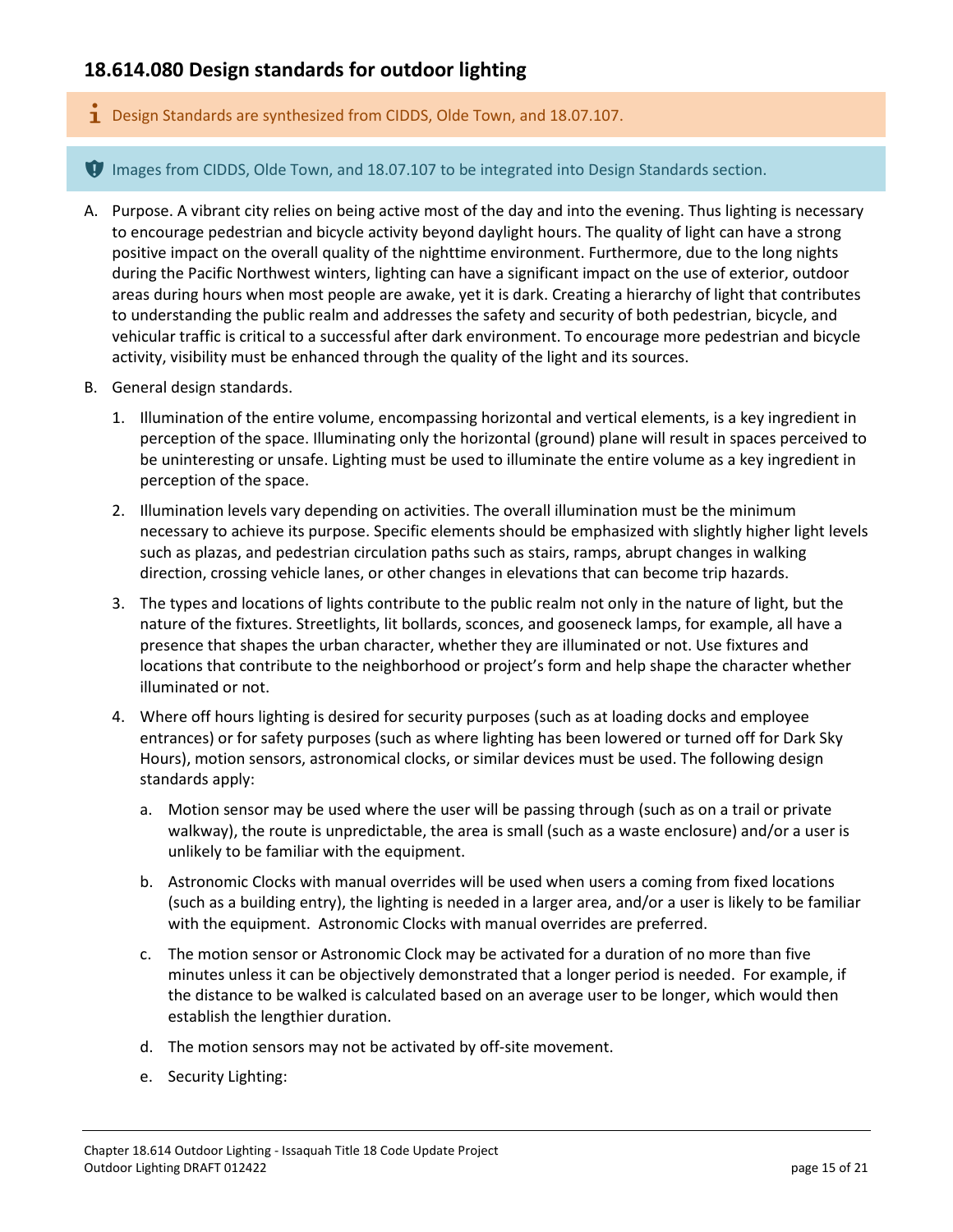- (1) The luminaire must be fully shielded, aimed downward to light only the designated areas and meet limits in 18.614.040(A.8 and A.9).
- (2) Lighting fixture(s)s may emit up to 1200 lumens.
- 5. Permanent lighting may not be attached to trees. Temporary, seasonal, or festival lighting may be placed in trees in a manner that does not harm the tree.
- C. Street and circulation design standards.
	- 1. Streetlights will use the City's Master Street Light plan to identify public light fixtures in color, style, height, and other characteristics.
	- 2. Streetlight poles must be located in pairs directly across the street from each other or staggered, resulting in an intentional pattern created by poles on both sides of the street.
	- 3. Streetlight poles must be coordinated with other street elements especially those that impact the fixture's ability to illuminate the intended area. Street tree design must be coordinated with streetlight placement, to ensure that both at installation and as the tree matures that streetlights will achieve the required lighting and uniformity levels.
	- 4. For alleys, the minimum lighting necessary to ensure safety. Appropriate lighting may be provided by the lights associated with individual residences along the alley rather than streetlights or other shared lighting. Lighting should be placed to eliminate glare into adjacent uses. If lighting in alleys is located on private structures instead of independent fixtures, such as poles, lighting must be programmed to come on at dusk and be uniformly reduced at a specified time.
	- 5. Pedestrian and/or bicycle facilities must be lit to ensure users are safe and feel safe.
		- a. Multi-modal pathways, not associated with a vehicular circulation facility, must have a low but uniform light level. Appropriate lighting may be provided by building mounted lights rather than separate light fixtures if appropriate to the character of the space.
		- b. Light fixtures for street corridors serving vehicles, pedestrians, and/or bicycles, must meet the needs of all users rather than providing light fixtures for each user separately; however, for some streets where tall fixtures are needed to light the vehicular travelways consistent with lighting levels and uniformity, separate fixtures will be necessary and appropriate.
	- 6. Trail and pedestrian only routes must have lighting that creates a sense of safety without adversely affecting the surrounding uses, such as abutting residences. Trail lighting associated with critical areas is addressed in 18.614.080(C.9).
	- 7. Poles may be located on just one side of the pedestrian and bicycle facilities or paired or staggered like vehicular Circulation Facilities, as is appropriate to the character of the facility, urban design, and adjacent uses.
	- 8. Lighting within and adjacent to critical areas must have no spillover light into the critical area in accordance with 18.614.040(A.8). Trails within Critical Areas must intentionally be left dark to protect the natural habitat for nocturnal animals and wildlife with the following exceptions:
		- a. Non-motorized bridges within Critical Areas may have a low level of the light for safe use, and the light should be contained and focused on the bridge deck.
		- b. Publicly owned trails may use motion detectors per 18.614.080(C.9) to increase trail lighting to allow a user's safe passage through critical areas if the City or other agency has determined that lit passage after dark is appropriate and necessary.
	- 9. Walking and biking routes must be lit to illuminate the faces of users, to a height of approximately six feet high. Spillover lighting from adjacent sidewalks, streets, buildings, etc. may fulfill this requirement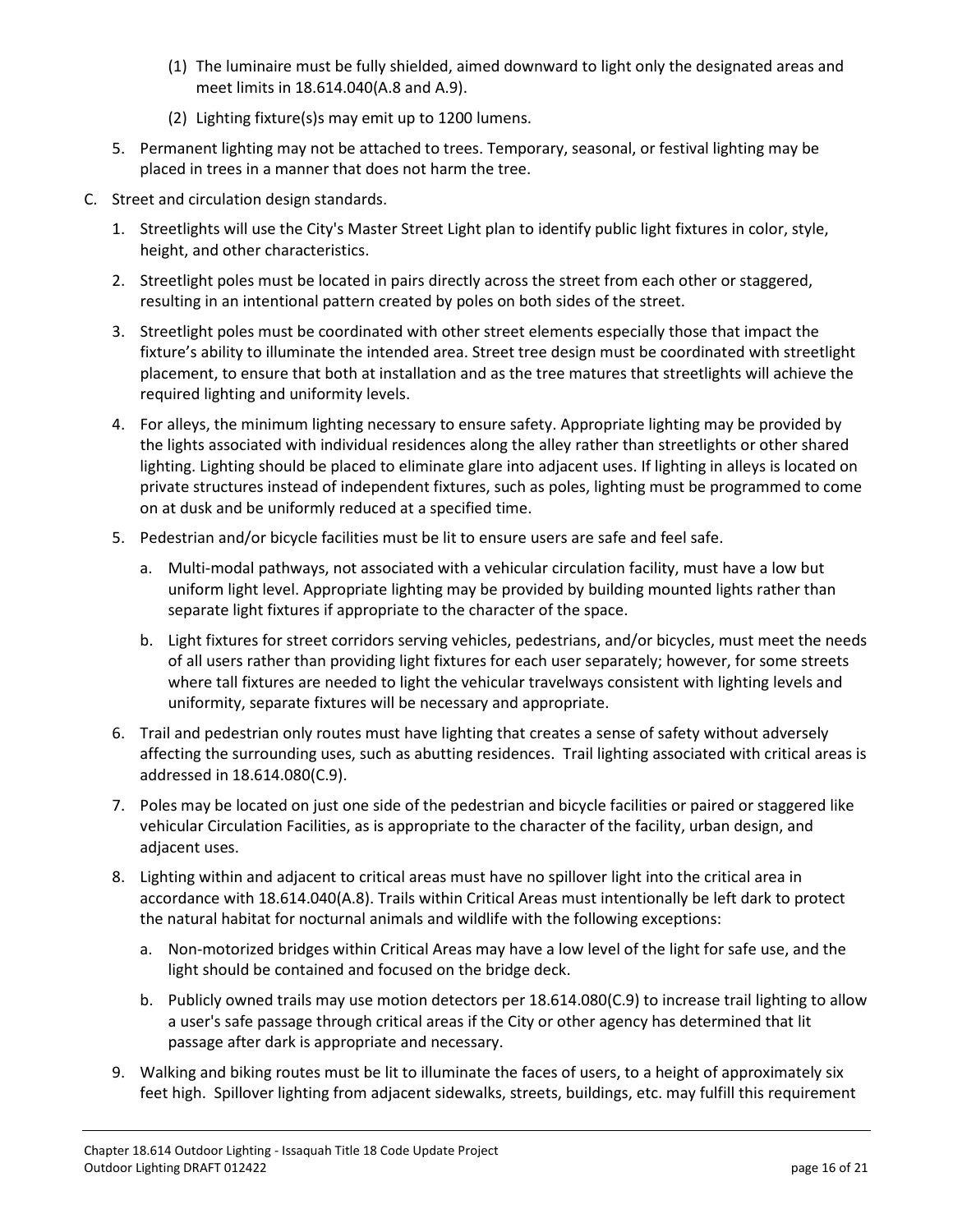and must be incorporated into the lighting calculations. Internally illuminated bollards may be used, and are appropriate to highlight pedestrian routes, demark changes between users (e.g. pedestrian and vehicular areas), steps or other grade changes. Illuminated bollards should not be the only light source when it is useful to illuminate people's faces, to create a sense of safety.

- D. Community space design standards.
	- 1. Community space lighting will have low levels of uniform illumination for safety, with higher levels for focal points or areas of high activity, such as walking routes.
	- 2. Recreation and children's play areas must be illuminated if they are intended for use after dark with controls so that they are "off" after hours. Areas not intended for use after dark may not be illuminated. For publicly owned recreation and children's play areas, see 18.614.050(B.7.c).
- E. Building and specific use design standards.
	- 1. Primary building entrances and individual entrances to retail or other separate uses and residences along streets, plazas, trails, and similar uses will highlight the entries with lighting. This does not apply to employee only entrances or entries used only for exiting.
	- 2. To avoid glare and minimize distraction, canopy lighting, such as with automobile fueling stations, hotel or hospital entrances must be contained by the canopy design and luminaire selection and will not be mounted to the canopy sides (fascia) or top. (Sign lighting on the sides of the canopy are regulated by the 18.11, Sign Code.) This can be achieved by one of the following methods:
		- a. The luminaires are fully recessed into the canopy; or
		- b. If the luminaires are surface mounted, they have no exposed lens outside of the canopy area, such as through the use of a soffit.
		- c. If indirect lighting is desired, the light may be beamed upward and then reflected won from the underside of the canopy. When this method is used, light fixtures must be shielded so that direct illumination is focused exclusively on the underside of the canopy.
		- d. And the luminaires comply with the Glare portion of the BUG rating for that lighting zone.
- Diagram to be inserted with 2.b above.
- $\bullet$  Cross code need: Landscape to incorporate evergreen tree buffer between sports field lights and adjacent residential uses to screen from lights.
	- 3. When the following are illuminated, lighting fixtures must be mounted, aimed and shielded so that their beams fall within the primary playing area and so that no illumination is directed off-site: outdoor performance venue and sport or recreation fields, for activities including sports, ballgames, and play. All luminaires must be directed or shielded so as to not be visible off-site to roads or residences. Pole heights may only be as tall as necessary to meet lighting requirements for the Class of Play and Facilities.
	- 4. Sports and event lighting: The main event lighting must be turned off no more than 30 minutes following the end of the event. A secondary lighting system with lower height and light level lighting must be used to facilitate patrons exiting the event location and for maintenance crews.
- F. Olde Town design standards.
	- 1. Lighting selected both on-site and in the right of way must complement the historic character of Olde Town through complementing the City's public light fixtures in color, style, and other architectural features.
	- 2. Light Use through block passages and connections to and from parking.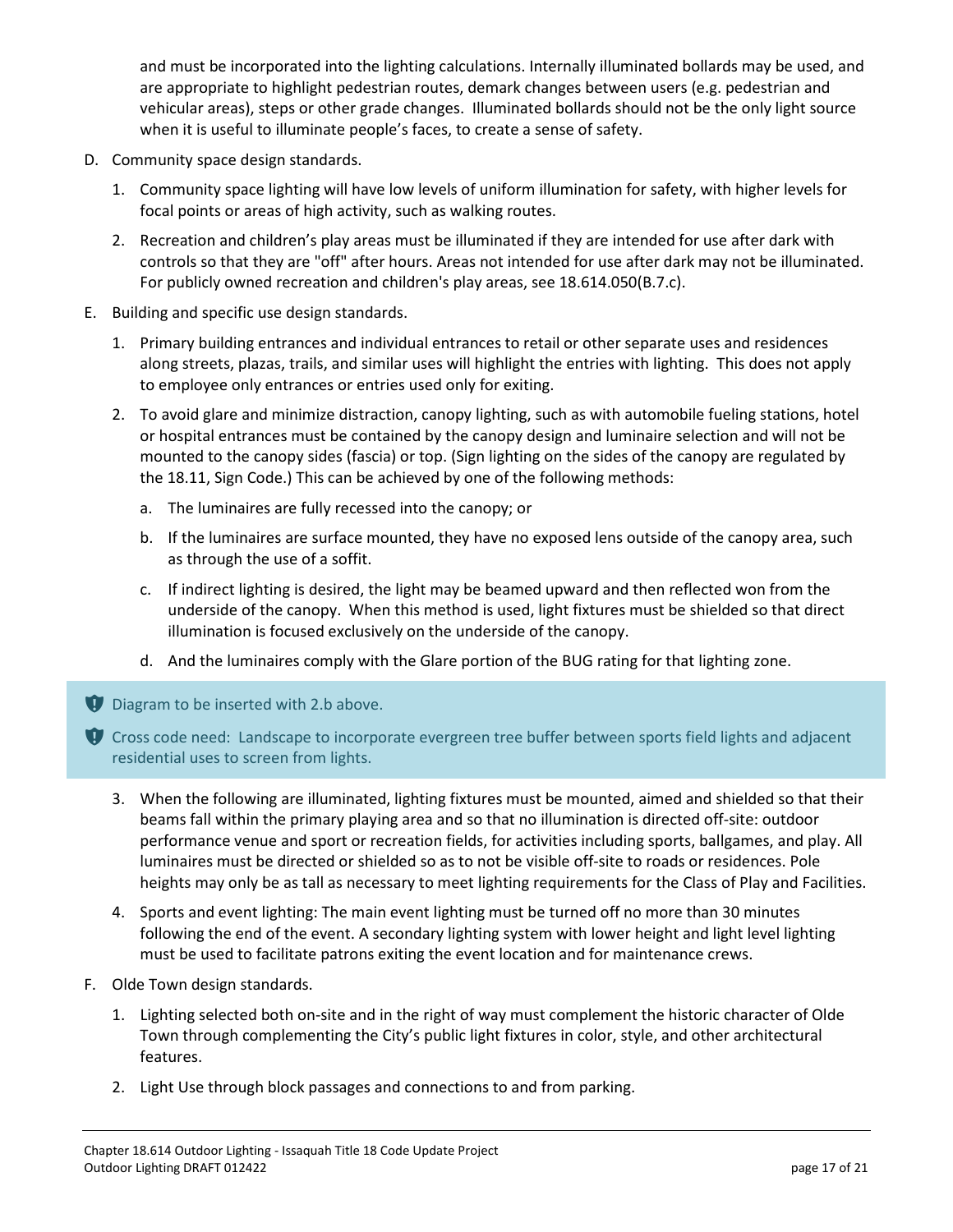- 3. At Olde Town's gateways, lighting will be used as one of the elements to highlight entrance into the neighborhood.
- G. Parking facility design standards.
	- 1. Structured parking, including the roof, must ensure no direct light spill from fixtures or vehicles and must minimize glare spilling from garage fixtures and vehicles on to the adjacent roadways, off-site views, and residential areas, and eliminate or significantly reduce visibility of light sources by shielding the view of the light fixtures when viewed from outside the garage. Techniques include limiting openings or screening openings with architectural and/or landscape elements.
	- 2. Light standards may not be located where they will interfere with or impinge on parking stalls, stacking areas, ingress or egress, or marked pedestrian routes.
	- 3. Parking lot light poles must be located so that trees within the parking lots do not obscure the operation of the light pole.

# **18.614.090 Administration of Outdoor Lighting Standards**

- 1 Adapted from Sign Code except Inspections which addresses issues staff have observed.
- A. Permits.
	- 1. City permits are required for all lighting except:
		- a. Lighting that is not covered by this code; see 18.614.020 Applicability.
		- b. Lighting that is exempt; see 18.614.030, Exempt from Outdoor Lighting Standards.
		- c. Lighting for Residential projects per 18.614.060, when all standards are met and compliant fixtures are used; unless another City construction permit, such as a building permit, is required. Then lighting must be incorporated into that permit for review.
		- d. Maintenance and cleaning. See 18.614.090(C).
	- 2. Applicants must obtain all applicable permits associated with the proposed lighting before constructing, installing, replacing, or repairing the outdoor lighting, including permits required by other applicable codes, except when a permit is not required per 18.614.090. Other applicable permits may include, but are not limited to, other local, state, and federal codes include applicable electrical and energy codes and applicable sections of the building code.
	- 3. Permit submittal to City's Permit Center shall include all information required to demonstrate compliance with the standards. Also see the City's submittal requirements.
- B. Inspections. All lighting permitted by this chapter may be subject to inspection by the Director. If a complaint is filed or violation suspected, the City may request the property owner hire a consultant to evaluate the lighting to determine if it is consistent with this chapter or the City may hire a consultant to either peer review the evaluation or perform the evaluation if the property owner does not do so within 30 days of receiving a written notice. Any cost incurred by the City to determine if the lighting is in compliance will be the responsibility of the property owner.
- 1 Adapted from Sign Code adopted in 2021
- C. Maintenance
	- 1. Maintenance or Cleaning does not require a permit. Replacement of lighting is allowed without a permit following temporary removal for maintenance or cleaning of lighting or following temporary removal for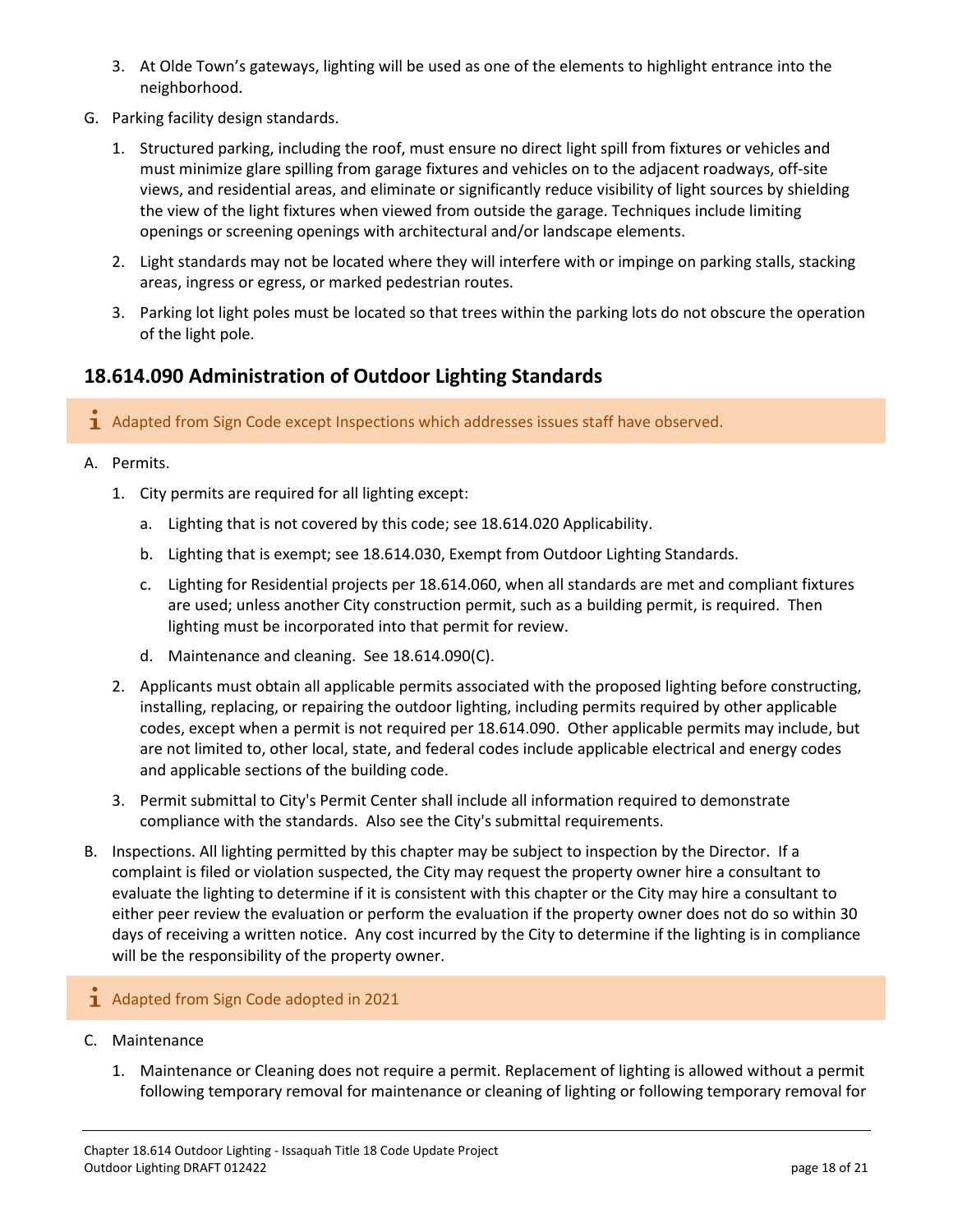permitted building facade changes. This exception does not include any structural, electrical, or luminaire changes.

- 2. All outdoor lighting, together with their supports, attachments, and anchors, must be kept in repair and in a safe condition.
- 3. Lighting is maintained by the property owner or person in possession of the permit.
- 4. The ultimate responsibility for any outdoor lighting is borne by the legal owner of the property on which the outdoor lighting is located.
- 5. Maintenance must be such that the outdoor lighting continues to conform to the conditions imposed by the permit.
- 6. A damaged outdoor light must be repaired within 30 days.
- 7. All lighting components including metal pole covers, cabinets, raceways, shields, and cabinets must be kept free of rust and rust stains.
- $\overline{1}$  Adapted from the MLO except for Existing Lighting which relies on Non-conforming chapter.
- D. Existing lighting. Lighting installed prior to the effective date of this chapter must comply with 18.08 Nonconforming.
- E. Additions or alterations.
	- 1. Any new outdoor lighting must meet the requirements of this Chapter regardless of any threshold provided.
	- 2. Major additions for non-residential and multiple dwellings governed by 18.614.050. If a major addition occurs on a property, lighting for the entire property must comply with the requirements of this Title. Property means all contiguous land in common ownership. For purposes of this section, the following are considered to be a major addition:

**U** "Cumulative additions" is altered from MLO to three years rather than from the effective date as that would require a citywide inventory.

- a. Additions of 25% or more in terms of additional dwelling units, gross floor area, seating capacity, or parking spaces, either with a single addition or with cumulative additions within a three-year period.
- b. Single or cumulative additions, modification, or replacement of 25% or more of installed outdoor lighting luminaires within a three-year period.
- 3. Minor modifications, additions, or new lighting fixtures for non-residential and multiple dwellings governed by 18.614.050.
	- a. For non-residential and multiple dwellings, all additions, modifications, or replacement of more than 25 percent of outdoor lighting fixtures existing within a three year period requires the submission of a complete inventory and site plan detailing all existing and any proposed new outdoor lighting.
- 4. Right-of-way:
	- a. Private Development that is required to replace, add, or update street lighting must comply with the lighting requirements of this chapter.
	- b. Capital Facilities Projects must comply with the requirements of the Street Standards.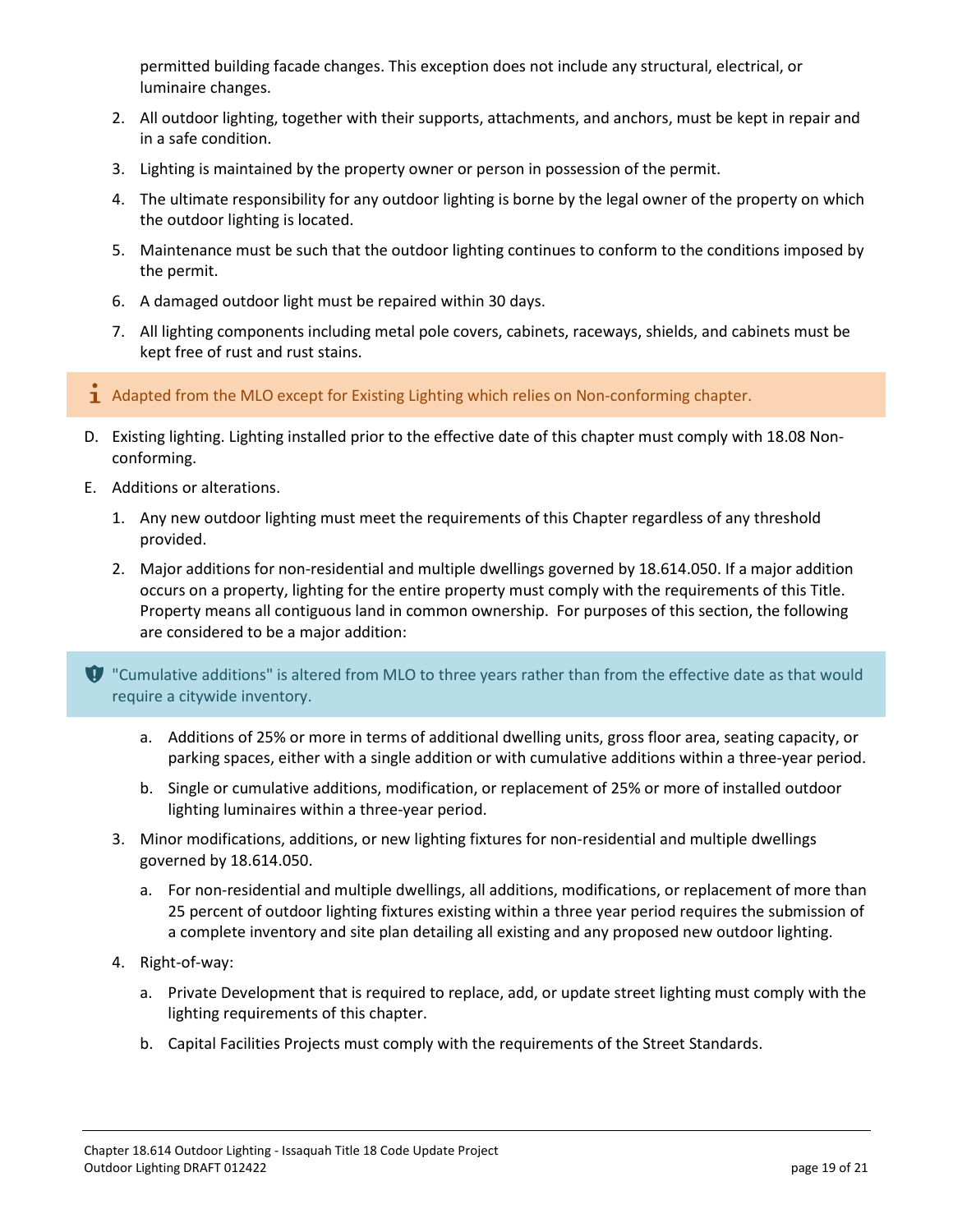#### 1 18.07.107 relies on Variances for Lighting. CIDDS relies on AASs.

- F. Variances.
	- 1. Refer to variance criteria established in the Procedures chapter, 18.xxx.xxx.
	- 2. For lighting within the right-of-way, the process established by the Street Standards applies. This includes use of cobra heads on existing power poles for interim street lighting.
- G. Penalties: See 18.xxx.xxx.

## **18.614.100 Definitions**

 $\mathbf 1$  Definitions are from the MLO except Public Realm which is from the sign code.

**D** Definitions such as Community Space or Common Areas will be considered whether to use unique definitions or existing/common ones from 18.02 or CIDDS Chap. 2

- A. Refer to definitions in IMC 18.02 except definitions specific to this chapter, some of which are shown in 18.11.100 below. Definitions which are used in one location within this chapter have been incorporated into that section.
	- 1. Astronomic Clock: An automatic lighting control device that switches outdoor lighting relative to time of solar day with time of year correction.
	- 2. Common Outdoor Areas: One or more of the following: a parking lot or a parking structure; or a common entrance or public space shared by the occupants and/or residents, or accessible to the public.
	- 3. Community space: Public lands containing resource protection, recreation or public amenity such as parks, plazas, trails, informal gathering areas, community gardens, and other similar facilities and areas. Some community spaces are required, others are encouraged.
	- 4. Footcandle: The unit of measure expressing the quantity of light received on a surface. One footcandle is the illuminance produced by a candle on a surface one foot square from a distance of one foot.
	- 5. Lamp: A generic term for a source of optical radiation (i.e., "light"), often called a "bulb" or "tube". Examples include incandescent, fluorescent, high-intensity discharge (HID) lamps, and low-pressure sodium (LPS) lamps, as well as light-emitting diode (LED) modules and arrays.
	- 6. Landscape lighting: Lighting of trees, shrubs, or other plant material as well as ponds and other landscape features.
	- 7. Landscape lighting, line voltage: Landscape lighting powered at 120 to 277 volts.
	- 8. Landscape lighting, low volage: Landscape lighting powered at less than 24 volts, limited to luminaires having a rated initial luminaire lumen output of 525 lumens or less, and requiring the use of a transformer.
	- 9. Light pollution: Any adverse effect of artificial light including, but not limited to, glare, light trespass (defined as light that falls beyond the property it is intended to illuminate), sky-glow, energy waste, compromised safety and security, and impacts on the nocturnal environment. Skyglow is defined as the brightening of the nighttime sky that results from scattering and reflection of electric light by moisture and dust particles in the atmosphere. Skyglow is caused by light directed or reflected upwards or sideways and reduces one's ability to view the night sky.